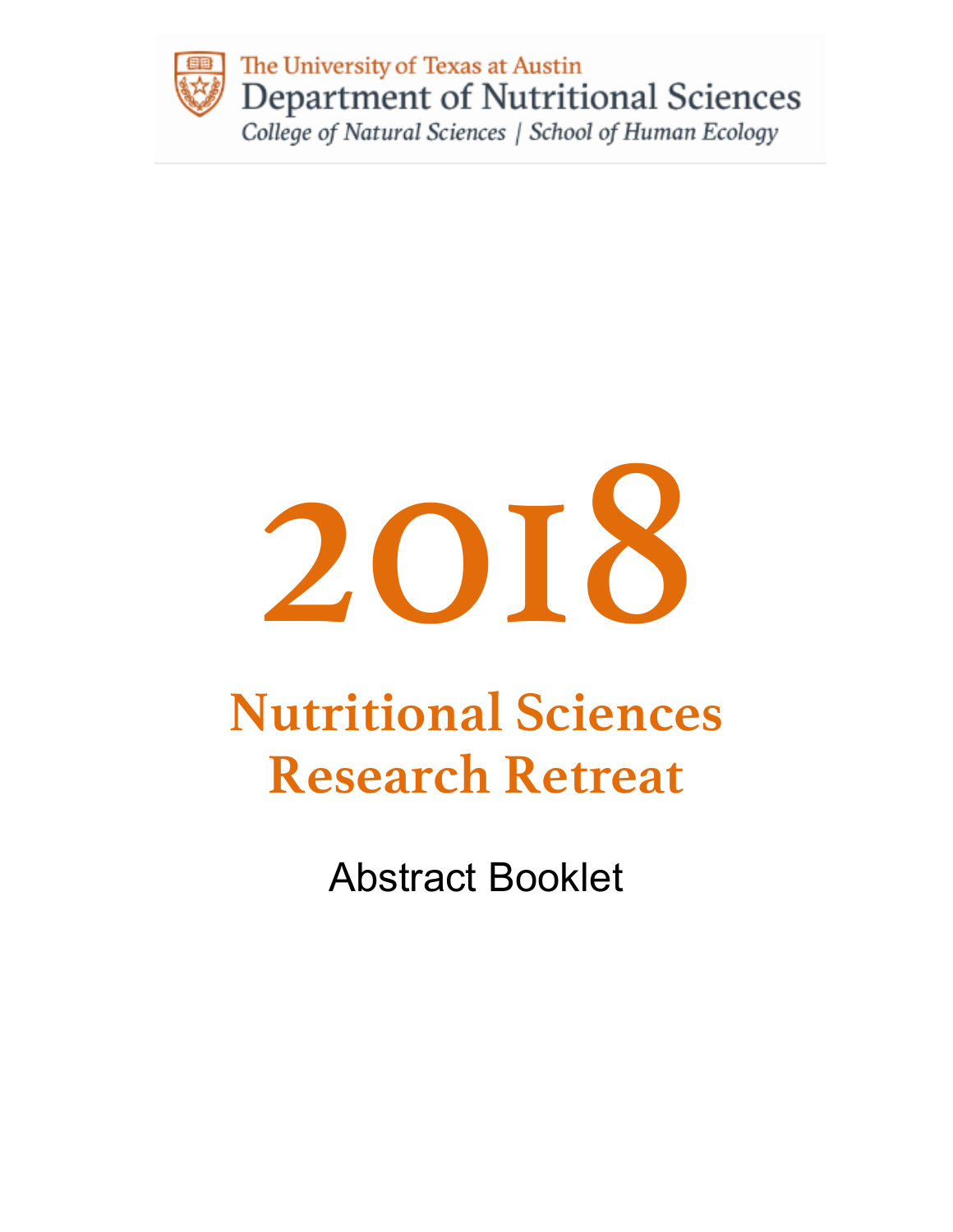

### **NUTRITIONAL SCIENCES 2018 RESEARCH RETREAT**

| 08:30 am-09:00 am | <b>Continental Breakfast</b>                        |  |  |
|-------------------|-----------------------------------------------------|--|--|
| 09:00 am-09:15 am | Dr. Paul Goldbart, Dean College of Natural Sciences |  |  |
| 09:15 am-09:45 am | <b>Welcome Session</b>                              |  |  |
|                   | Dr. Molly Bray-Department Chair                     |  |  |
| 09:45 am-10:15 am | <b>New Faculty Presentations</b>                    |  |  |
| 09:45             | Dr. Marissa Burgermaster                            |  |  |
| 10:00             | Dr. Elizabeth Widen                                 |  |  |
| 10:15 am-10:30 am | <b>Break</b>                                        |  |  |
| 10:30 am-11:30 am | <b>Faculty Presentations- Session 1*</b>            |  |  |
| 10:30             | Dr. Ladia Hernandez                                 |  |  |
| 10:35             | Dr. Jeanne Freeland-Graves                          |  |  |
| 10:40             | Dr. Alessia Lodi                                    |  |  |
| 10:45             | Dr. Linda deGraffenried                             |  |  |
| 10:50             | <b>Drew Hays</b>                                    |  |  |
| 10:55             | Dr. Natalie Poulos                                  |  |  |
| 11:00             | Dr. Monica Meadows                                  |  |  |
| 11:05             | Dr. Sara Sweitzer                                   |  |  |
| 11:10             | Dr. Christopher Jolly                               |  |  |
| 11:15             | <b>Monica Milonovich</b>                            |  |  |
| 11:20             | Dr. Jamie Davis                                     |  |  |
| 11:25             | Dr. Ryan S Gray                                     |  |  |
| 11:30 am-11:40 am | <b>Break</b>                                        |  |  |
| 11:40 am-12:30pm  | <b>Faculty Presentations- Session 2*</b>            |  |  |
| 11:40             | Dr. Charlotte Herzele                               |  |  |
| 11:45             | Dr. Laura Lashinger                                 |  |  |
| 11:50             | Dr. Stefano Tiziani                                 |  |  |
| 11:55             | Diane Papillion                                     |  |  |
| 12:00             | Dr. Margaret Briley                                 |  |  |
| 12:05             | Dr. Alejandra De Angulo                             |  |  |
| 12:10             | Dr. Austin Cooney                                   |  |  |
| 12:15             | Dr. Kumar Kothapalli                                |  |  |
| 12:20             | Dr. Steven Abrams                                   |  |  |
| 12:25             | Dr. Thomas Brenna                                   |  |  |
| 12:35 pm-01:30 pm | Lunch **                                            |  |  |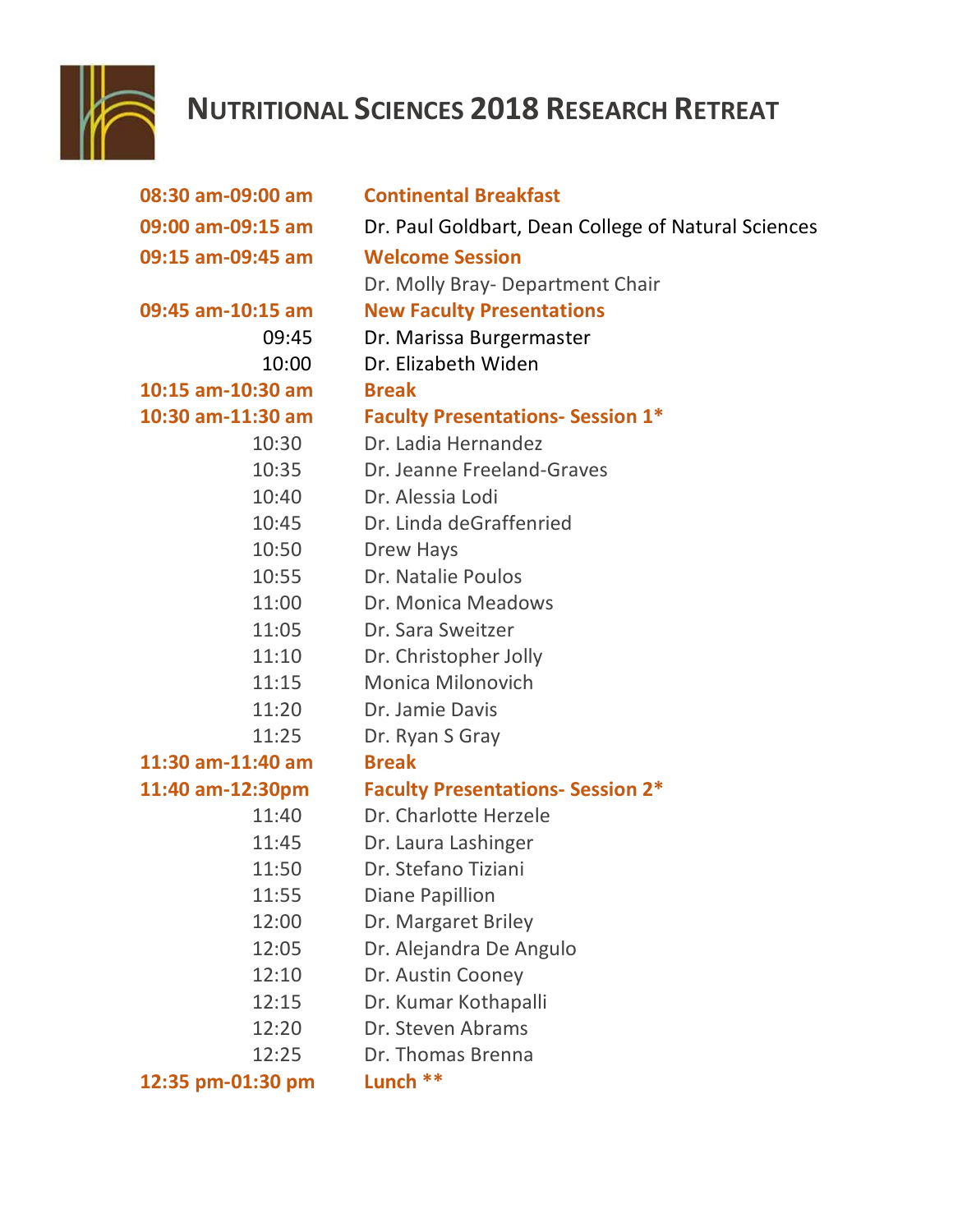| 01:30 pm-01:40 pm | Study Abroad - Dr. Jeanne Freeland-Graves             |  |  |  |
|-------------------|-------------------------------------------------------|--|--|--|
| 01:45 pm-02:15 pm | <b>Data Blitz Session</b>                             |  |  |  |
|                   | Mahsa Babaei                                          |  |  |  |
|                   | Reem Ghaddar                                          |  |  |  |
|                   | <b>Brittany Harlow</b>                                |  |  |  |
|                   | Prageet Kaang                                         |  |  |  |
|                   | Erfan Khazaee                                         |  |  |  |
|                   | Sangyoung Kim                                         |  |  |  |
|                   | <b>Mathew Landry</b>                                  |  |  |  |
|                   | Xiyuan Lu                                             |  |  |  |
|                   | Ronna Robbins                                         |  |  |  |
|                   | Vasavi Shabrish                                       |  |  |  |
|                   | Sarvenaz Vandyousefi                                  |  |  |  |
| 02:15 pm-03:00 pm | <b>Poster Presentation to Judges</b>                  |  |  |  |
| 03:00 pm-03:40 pm | <b>Nutrition Program Presentations*</b>               |  |  |  |
| 03:10 pm-03:20 pm | <b>Online Masters - Dr. Sara Sweitzer</b>             |  |  |  |
| 03:20 pm-03:30 pm | <b>Susie's Kitchen - Diane Papillion</b>              |  |  |  |
| 03:30 pm-03:35 pm | HANs Program - Dr. Ladia Hernandez                    |  |  |  |
| 03:35 pm-03:40 pm | <b>Experiential Learning and Community Outreach -</b> |  |  |  |
|                   | Drew Hays                                             |  |  |  |
| 03:40 pm-04:00 pm | <b>Award Presentation</b>                             |  |  |  |
| 04:00 pm-05:00 pm | <b>Curriculum Discussion/Teaching**</b>               |  |  |  |
| 05:00 pm-06:00 pm | <b>NTR Happy Hour</b>                                 |  |  |  |
| * GEA 105         |                                                       |  |  |  |

\*\* GEA 125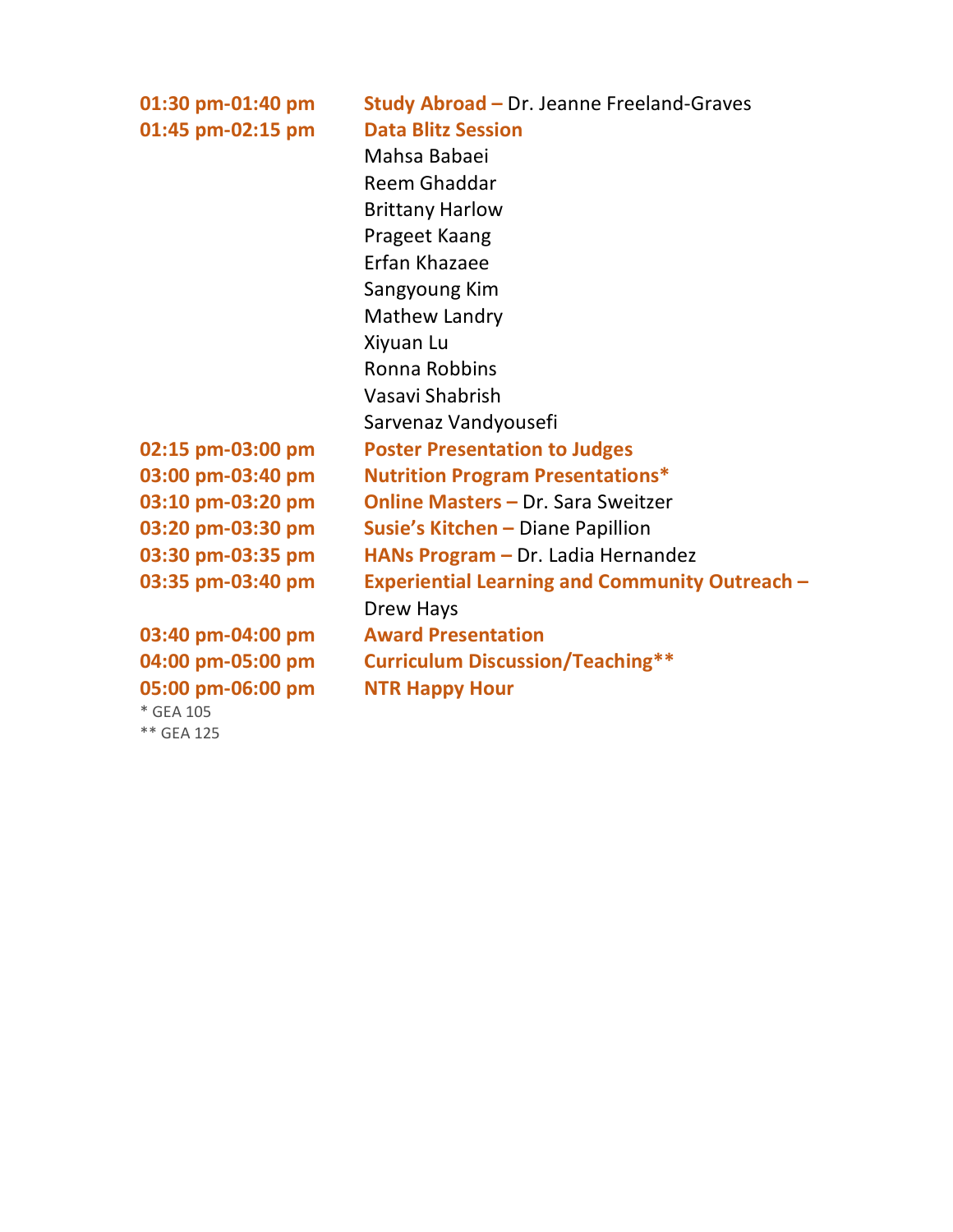#### **List of Student Abstracts**

#### **Dr. Margaret Briley**

Ronna Robbins (A)

#### **Dr. Jaimie Davis**

Reem Ghaddar (B) Amy Hoover (C) Erfan Khazaee (D) Matthew Landry (E) Sarvenaz Vandyousefi (F)

#### **Dr. Jeanne Freeland-Graves**

Mahsa Babaei (G) Prageet Kaang (H) Sangyoung Kim (I) Ashley Neely (J) Anne Marie Zamora (K) Jeanette Sands (L)

#### **Dr. Elizabeth Widen**

Amy Kweller (M)

#### **Dr. Molly Bray**

Diana Gutierrez Lopez (N) Vasavi Shabrish (O)

#### **Dr. Linda deGraffenried**

Margaret Drake-Studstill (P) Brittany Harlow (Q)

#### **Dr. Stefano Tiziani**

Jennifer Chiou (R) Meghan Collins (S) Paul Gries (T) Xiyuan Lu (U)

#### **Undergraduate, HANs and Special Departmental Honors Students**

Elizabeth Eichman and Christopher Hsu (UA) Ali Oberman and Irene Kim (UB) Peyton Travis (UC) Emily Equitz (UD) Laura Winikka (UE) Caroline McFarland (UF) Maalini Bommakanti (UG) Julienne Calamlam (UH) Lavender Hackman (UI) Colton Becker (UJ)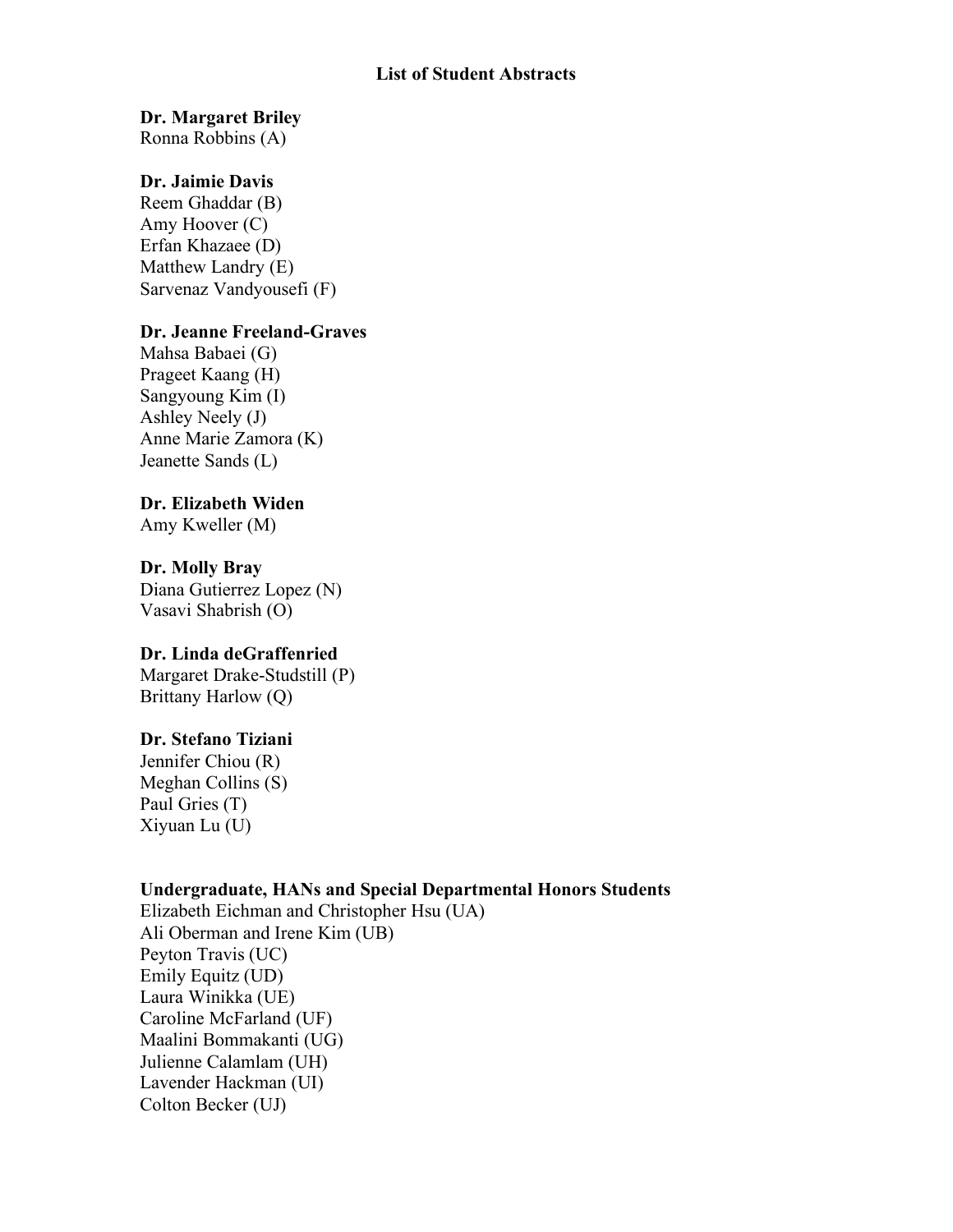| <b>Judges</b>              |               |               |                |           |  |  |
|----------------------------|---------------|---------------|----------------|-----------|--|--|
| <b>Poster assignments</b>  |               |               |                |           |  |  |
| Dr. Jaimie Davis           | G             | J             | $\mathbf{A}$   |           |  |  |
| Dr. Jeanne Freeland-Graves | $\mathcal{C}$ | M             | B              |           |  |  |
| Dr. Molly Bray             | U             | T             | S              |           |  |  |
| Dr. Stefano Tiziani        | N             | $\Omega$      | $\mathbf{P}$   |           |  |  |
| Dr. Christopher Jolly      | Q             | $\mathbf{P}$  | $\Omega$       |           |  |  |
| Dr. Ladia Hernandez        | E             | H             | D              |           |  |  |
| <b>Dr. Monica Meadows</b>  | H             | $\mathbf{F}$  | G              |           |  |  |
| Dr. Steven Abrams          | $\mathbf{F}$  | G             | E              |           |  |  |
| <b>Drew Hays</b>           | D             | $\mathbf I$   | $\mathcal{C}$  |           |  |  |
| <b>Monica Milonovich</b>   | $\mathbf I$   | E             | $\mathbf{F}$   |           |  |  |
| <b>Diane Papillion</b>     | $\mathbf{J}$  | D             | $\mathbf I$    |           |  |  |
| <b>Dr. Natalie Poulos</b>  | K             | $\mathcal{C}$ | J              |           |  |  |
| Dr. Sara Sweitzer          | M             | B             | L              |           |  |  |
| Dr. Tom Brenna             | T             | U             | N              |           |  |  |
| Dr. Alessia Lodi           | $\mathbf{O}$  | N             | Q              |           |  |  |
| Dr. Laura Lashinger        | UA            | <b>UC</b>     | UE             |           |  |  |
| Dr. Ryan Gray              | $\mathbf R$   | S             | T              |           |  |  |
| Dr. Kumar Kothapalli       | $\mathbf{P}$  | Q             | $\mathbf R$    |           |  |  |
| Dr. Briley                 | B             | $\mathbf I$   | H              |           |  |  |
| Dr. Marissa Burgermaster   | $\mathbf{A}$  | K             | $\mathbf{M}$   |           |  |  |
| Dr. Charlotte Herzele      | <b>UC</b>     | UE            | <b>UH</b>      |           |  |  |
| Dr. Austin Cooney          | <sub>S</sub>  | $\mathbf R$   | $\overline{U}$ |           |  |  |
| Dr. Elizabeth Widen        | L             | $\mathbf{A}$  | K              |           |  |  |
| Dr. Alejandra De Angulo    | UF            | <b>UG</b>     | <b>UH</b>      | <b>UJ</b> |  |  |
| Dr. Fiona Asigbee          | <b>UB</b>     | UI            | <b>UD</b>      |           |  |  |
| <b>Shannon Sweeney</b>     | <b>UD</b>     | UJ            | <b>UF</b>      |           |  |  |
| <b>Geoff Solares</b>       | <b>UA</b>     | <b>UG</b>     | <b>UB</b>      | UI        |  |  |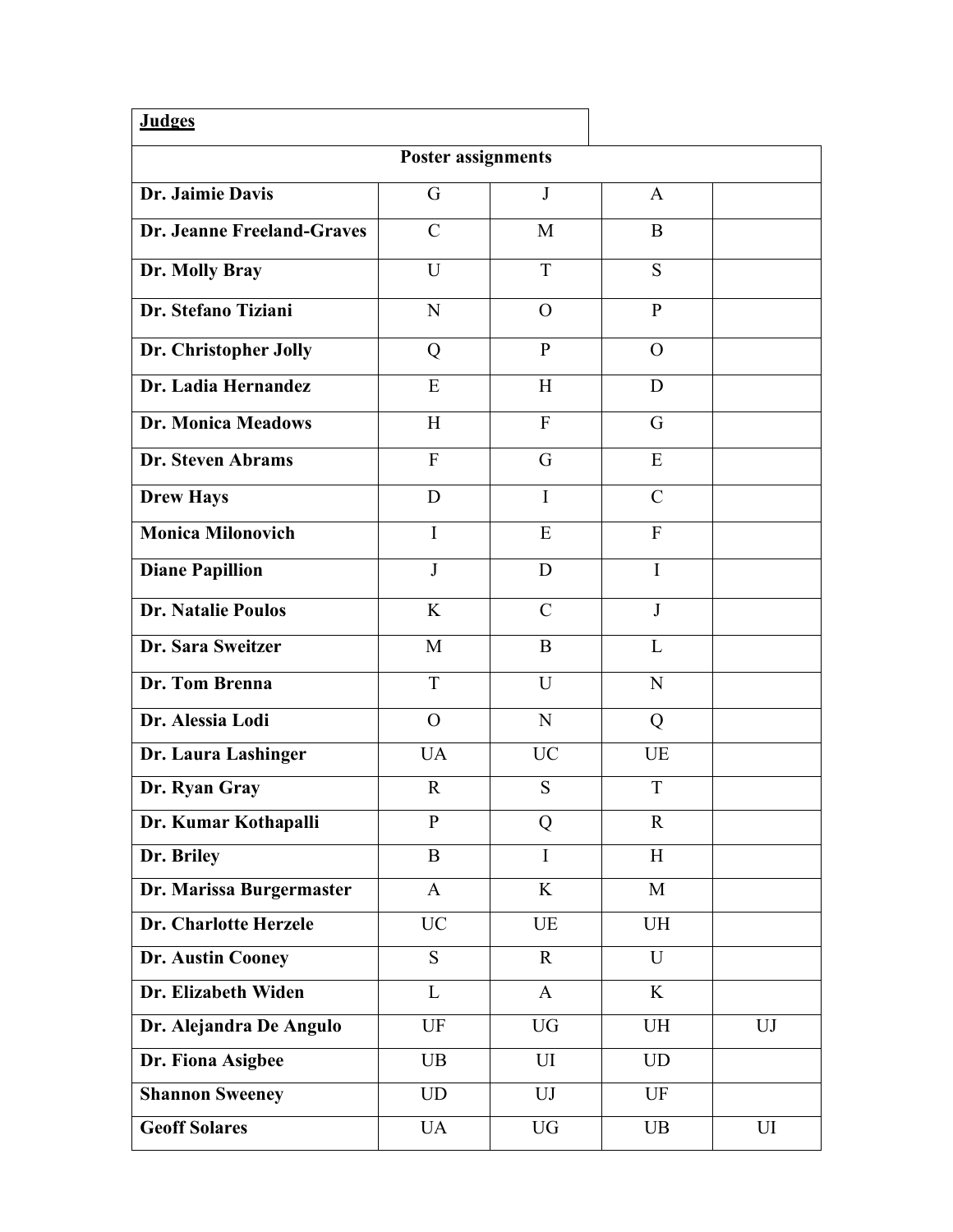#### **ABSTRACT – A**

#### **Living on the not so Sunny Side of Life- Examination of Hypovitaminosis D in Elderly Living in Long-Term Care Communities in Central Texas**

Robbins R, Briley ME

**Background**: Prevalence of hypovitaminosis D ranges from 50% to 98% in elderly populations (>65 yo) living in long-term care (LTC) communities. The elderly are at increased risk for hypovitaminosis D because the aging process is associated with decreased appetite, polypharmacy, malabsorption syndromes, renal and liver disease, and limited exposure to sunlight.

- **Objective/Hypothesis**: To compare serum 25-hydroxyvitamin D (25,[OH]D) levels across supplemented
- and non-supplemented elderly living in LTC communities, and compare the proportion with
- optimal serum levels  $($ >75nmol $/$ L), across supplemented and non-supplemented elderly living in TLC.

**Experimental Approach**: Residents (>65 yo) from LTC communities within central Texas will be recruited to participate (n=170). Informed consent and HIPAA release will be obtained from all participating residents or their legal proxies. Using double blind protocols, trained data collectors will review medical records and abstract: demographics, body mass index, years living in LTC, medical diagnoses, prescribed medications and supplements, current diet order, history of fractures, falls and hospitalization, oral nutritional shake supplementation, and complete a mini nutritional assessment. A onetime blood draw will measure serum 25-hydroxyvitamin D (25,[OH]D), complete blood count, basal metabolic panel, c-reactive protein, and interlukin-6 from all participants. Analysis of variance (ANOVA) will be used to compare serum 25-hydroxyvitamin D (25,[OH]D) levels between supplemented and non-supplemented groups while controlling for the amount of vitamin D provided from diet, and physiological, behavioral and demographic covariates. Categorical variable designating whether or not serum level is optimal  $\langle$  <-75 nmol/L vs >75 nmol/L) will then be constructed, and the distribution of this variable will be compared across supplemented and non-supplemented groups, after controlling for covariates.

**Future Research:** Abstracted data will be used to determine the most effective supplementation regimen out of commonly used supplementation treatments. Followed by the development and validation of a non-invasive clinical screening tool that will identify residents at risk for hypovitaminosis D.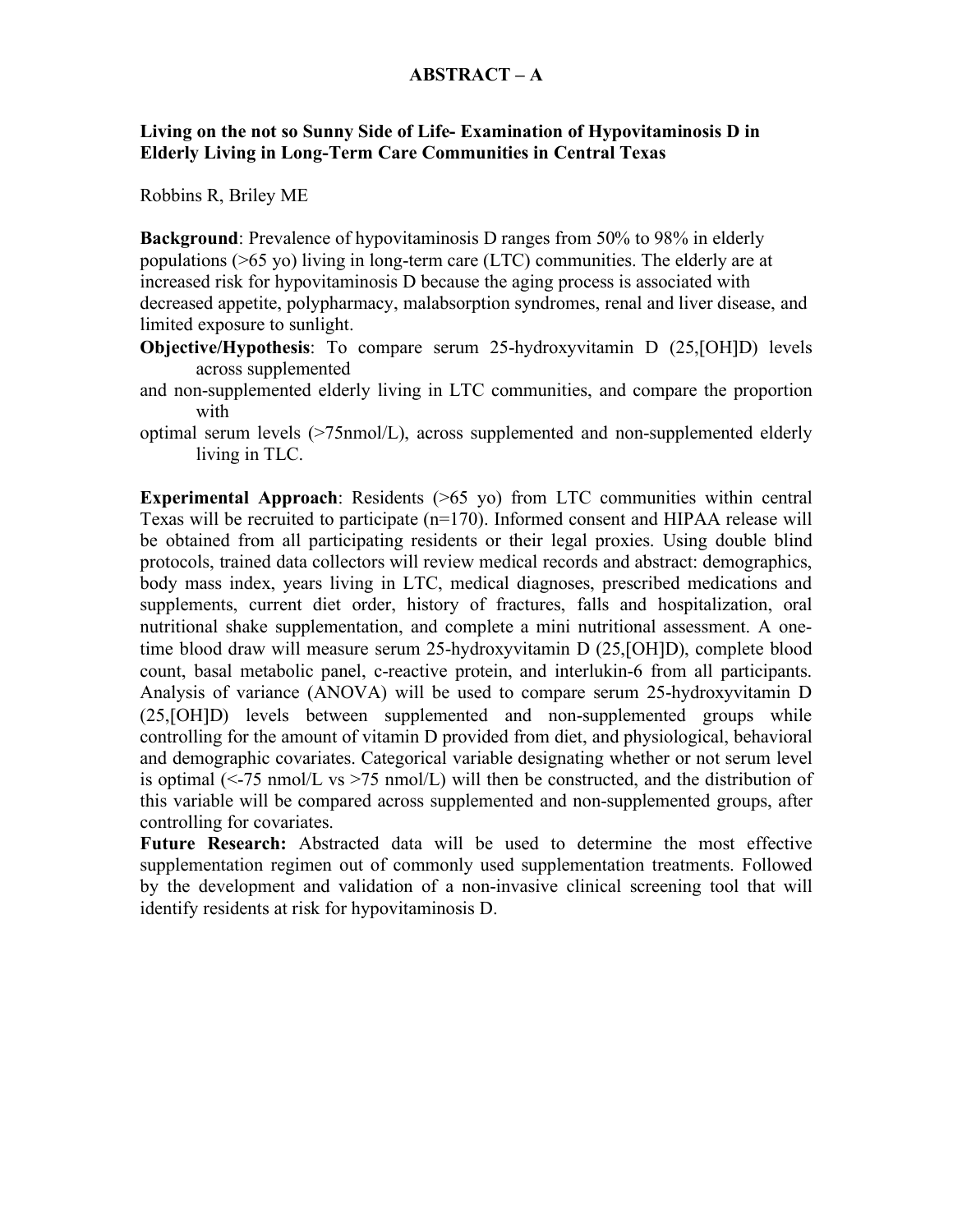#### **Socioeconomic Determinants of Fasting Plasma Glucose and Prediabetes in Low-Income Hispanic Children**

Reem Ghaddar; Jaimie N Davis, PhD, RD

**Background:** Hispanic children are more likely to have overweight and obesity, leading to disproportionately higher rates of prediabetes and type 2 diabetes (T2D) among Hispanic adolescents and adults, compared to non-Hispanic Whites (NHW). Hispanic families in the United States also have lower socioeconomic status (SES) than NHW families. To date, no study has examined prediabetes rates in primarily low-income Hispanic children  $(\leq 12 \text{ y})$  in an elementary school setting.

**Methods:** Cross-sectional measures collected on 780 3<sup>rd</sup>-5<sup>th</sup> grade students (7-11 y) included: height (stadiometer), weight (TANITA scale), age, sex, ethnicity, participation in the National School Lunch Program (NSLP), parent educational attainment, parent employment status (self-administered child and parent questionnaires), and fasting plasma glucose (FPG; optional fasting blood draw). Chi-squared and ANCOVA analyses were run to assess prediabetes rates and mean FPG with NSLP participation and parent educational attainment, controlling for child age, sex, BMI, ethnicity, and parent employment status.

**Results:** Students were 53.4% female and 65.9% Hispanic with a mean age of  $9.3 \pm 0.9$ years; 68.8% participated in the NSLP, and 27.4% had FPG values indicative of prediabetes. Incremental increases in parent educational attainment ( $\leq 8<sup>th</sup>$  grade, some high school, high school graduate, college graduate) were significantly associated with lower mean FPG and lower prediabetes rates in children ( $p<0.001$ ). Prediabetes rates were significantly higher in children participating in the NSLP compared to those who did not qualify for the NSLP  $(p<0.001)$ .

**Conclusions:** Strong associations exist between prediabetes rates in children and socioeconomic determinants in the home, indicating a relationship between prediabetes and home environment as well as family SES in children (7-12 y). These findings highlight the importance of early screening for prediabetes and T2D and the need for school- and family-based interventions in low-income Hispanic pediatric populations.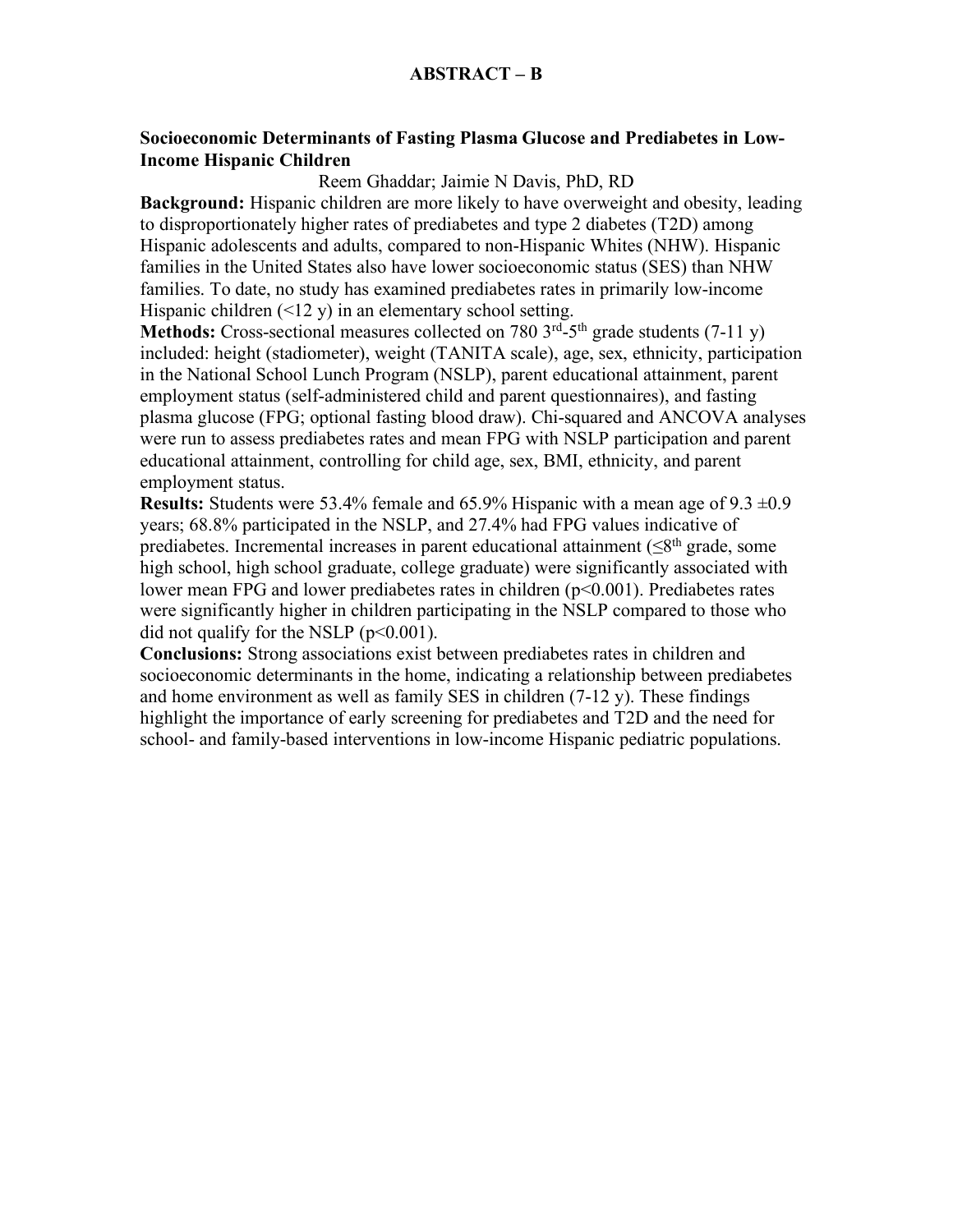Austin School Gardens Project

#### **Amy Hoover**

August 13, 2018 Abstract

**Background:** The Austin School Gardens Project, in collaboration with the City of Austin, Office of Sustainability, Austin Independent School District (AISD), and the Sustainable Food Center, is evaluating existing school gardens and gardening programs to assess strengths, barriers, and needed resources to sustain these programs.

**Objective**: To evaluate barriers and relevant success strategies for school gardening programs in school gardening programs around the Greater Austin area. There are over 220 schools in Austin with existing gardens; however, there is no systematic evaluations of these programs. In order to implement "best practices" and provide strategies, resources and funding to sustain gardening programs, we are surveying all existing school gardens to assess resources, funding, upkeep, usage, and barriers.

**Methods:** With the help of an expert panel of collaborators, Master Gardeners, and Registered Dieticians, we developed a 70-item teacher/administrative survey and an observation survey of the physical garden. Undergraduate UT nutrition students are working in pairs to go to each school garden to conduct the in-person observation survey, including taking photos of the physical garden, and handing out surveys to teachers and administrators at each of the schools. All data is entered and quality control checked into RedCap.

**Results:** To date, 57 schools have been evaluated, including 44 physical garden evaluations, 100 teacher surveys, and 56 administrator surveys. Physical garden evaluations showed that 21% are well-maintained, 49% are somewhat-maintained, and 30% are unmaintained. Teachers and students each contribute 25% of garden care, with the rest composed of parents, staff, garden committee and community. Similarly, 60% of garden usage is between teachers and students. Only 49% of schools have garden coordinators, and of those only 22% have a paid garden coordinator position. Volunteer support seems lacking, with 35% of schools reporting any aid, and of those, 88% contributing 0-10 hours. The top four barriers reported to garden success were: 1) lack of harvest; 2) lack of training/organization; 3) no or little administrative support; and 4) lack of organized access/availability to the garden.

Implications: It is important to evaluate and characterize strategies and barriers to school gardening programs so that resources and funding can be established to better help support and sustain existing school garden programs.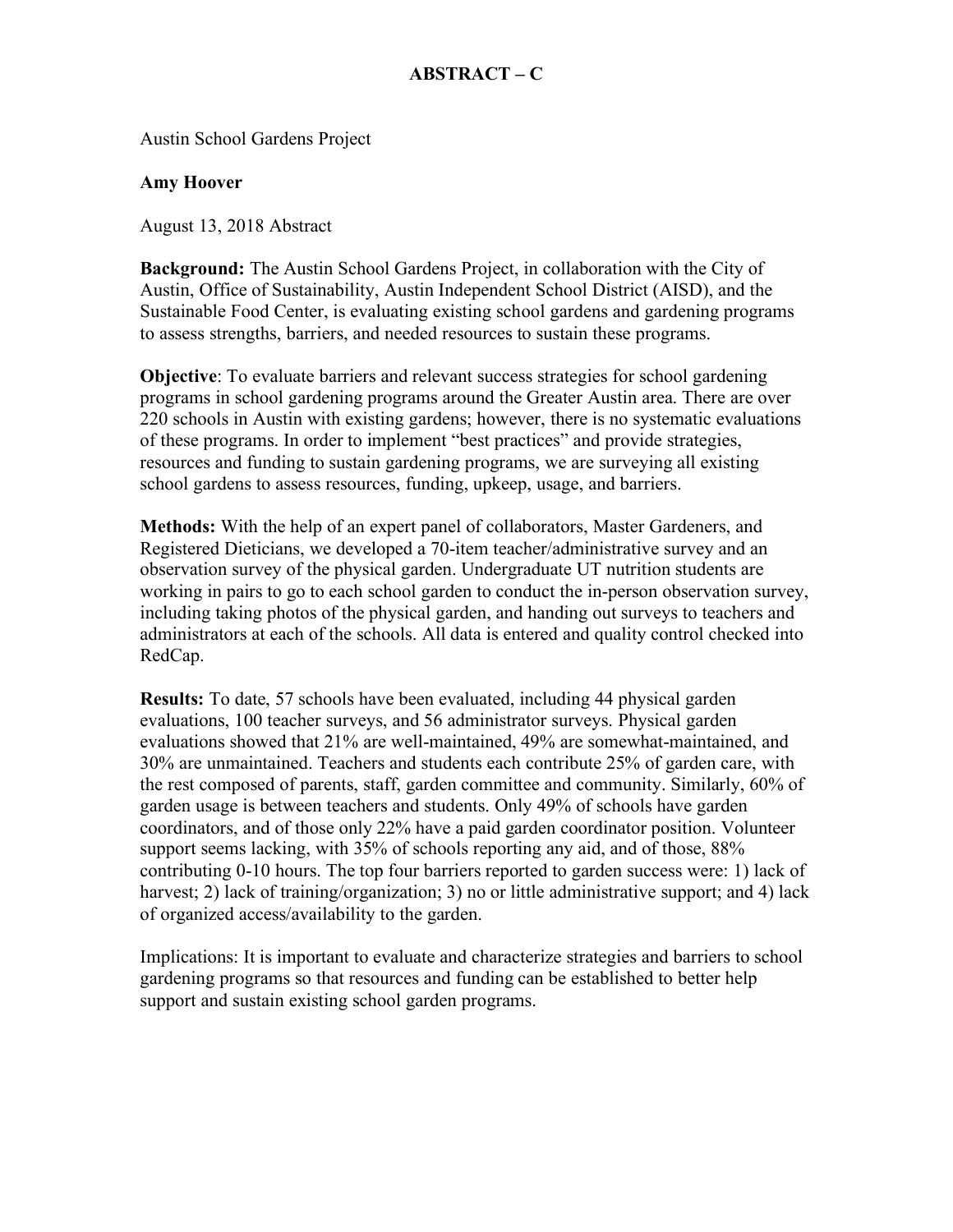#### **ABSTRACT – D**

#### **Longitudinal Assessment of Breakfast Consumption Impact on Changes in Adiposity and Metabolic Parameters in Hispanic Children**

Khazaee E, Davis JN

**Background:** Breakfast consumption has been linked to lower adiposity and favorable metabolic outcomes; however, there is a lack of longitudinal studies examining how breakfast intake is linked to changes in adiposity across time using measures beyond weight and BMI, particularly in a Hispanic youth population.

**Objective:** To assess the relationship between breakfast consumption with adiposity and metabolic parameters across puberty using an exclusively Hispanic youth cohort.

**Experimental Approach:** Longitudinal data on 146 Hispanic children (8-19y) with overweight/obesity from an average of five annual visits were used. The following measures were collected at each annual visit: height, weight, total body fat via dualenergy X-ray absorptiometry, glucose/insulin dynamics via frequently sampled intravenous glucose tolerance test, lipids via fasting blood draws, dietary intake via two 24-hour recalls, and Tanner via physician examination. Breakfast was defined as foods/beverages constituting  $\geq$ 15% of total daily energy consumed between 0500 and 1000 hours. Children were categorized as breakfast skippers (n=43), intermittent breakfast eaters (n=63), or always breakfast eaters (n=40). Linear mixed models will assess the effects of breakfast groups on changes in adiposity/metabolic parameters across age, controlling for sex and Tanner.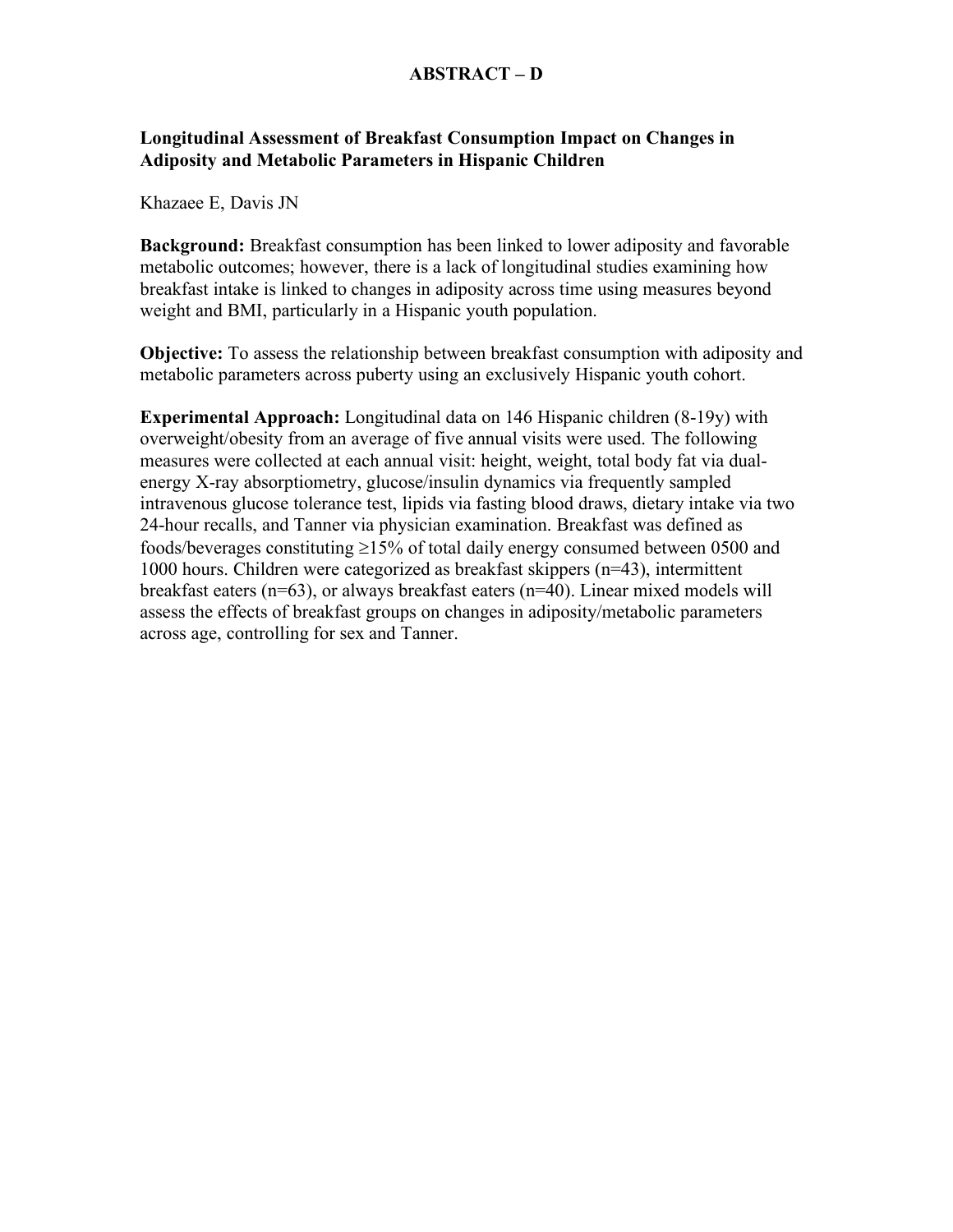#### **ABSTRACT – E**

#### **Comparison of Diet Quality in Low-Income Hispanic and Non-Hispanic Children**

Landry MJ, Asigbee FM, Khazaee E, Vandyoursefi S, Ghaddar R, Davis JN

**Background:** An approach to measuring diet quality is the Healthy Eating Index (HEI) – 2015, which measures conformity to the 2015 Dietary Guidelines for Americans.

**Objective:** The purpose of this study was to compare diet quality between low-income Hispanic and non-Hispanic  $3<sup>rd</sup> - 5<sup>th</sup>$  graders. It was hypothesized that total and component HEI scores would differ between Hispanics and non-Hispanics.

**Methods:** Cross-sectional data were obtained from 408 low-income 3<sup>rd</sup>-5<sup>th</sup> grade students from 12 central Texas schools. Students self-reported age and sex via questionnaire, and their parent provided data on ethnicity and participation in the National School Lunch Program (NSLP). Body mass index (BMI) percentile was calculated from measured height and weight. Two, 24-hour dietary recalls were collected via telephone on each student. HEI-2015 assessed diet quality. General linear models were used to compare HEI scores between Hispanics and non-Hispanics while controlling for sex, age, BMI percentile, and NSLP participation.

**Results**: Students were 42% male, 58% Hispanic, 64% NSLP participation, and had an average age of nine. Hispanic children, compared to non-Hispanics, had significantly higher HEI-2015 total scores  $(56.5 \pm 12.5 \text{ vs. } 51.4 \pm 11.0, p<0.01)$  and HEI-2015 component scores for total vegetables  $(2.9 \pm 1.6 \text{ vs. } 2.5 \pm 1.6, p=0.03)$ , total dairy  $(7.8 \pm 1.6)$  $\pm 2.8$  vs. 7.0  $\pm 2.9$ ,  $p=0.02$ ), and refined grains (5.2  $\pm 3.6$  vs. 4.1  $\pm 3.2$ ,  $p=0.03$ ). Refined grains component scores are reverse scored; therefore, higher scores reflect lower consumption.

**Conclusion:** Hispanic children had higher overall diet quality compared to non-Hispanics; however, diet quality needs improvement in both groups. Although not casual, these results warrant nutrition interventions focused on increasing diet quality in all lowincome children.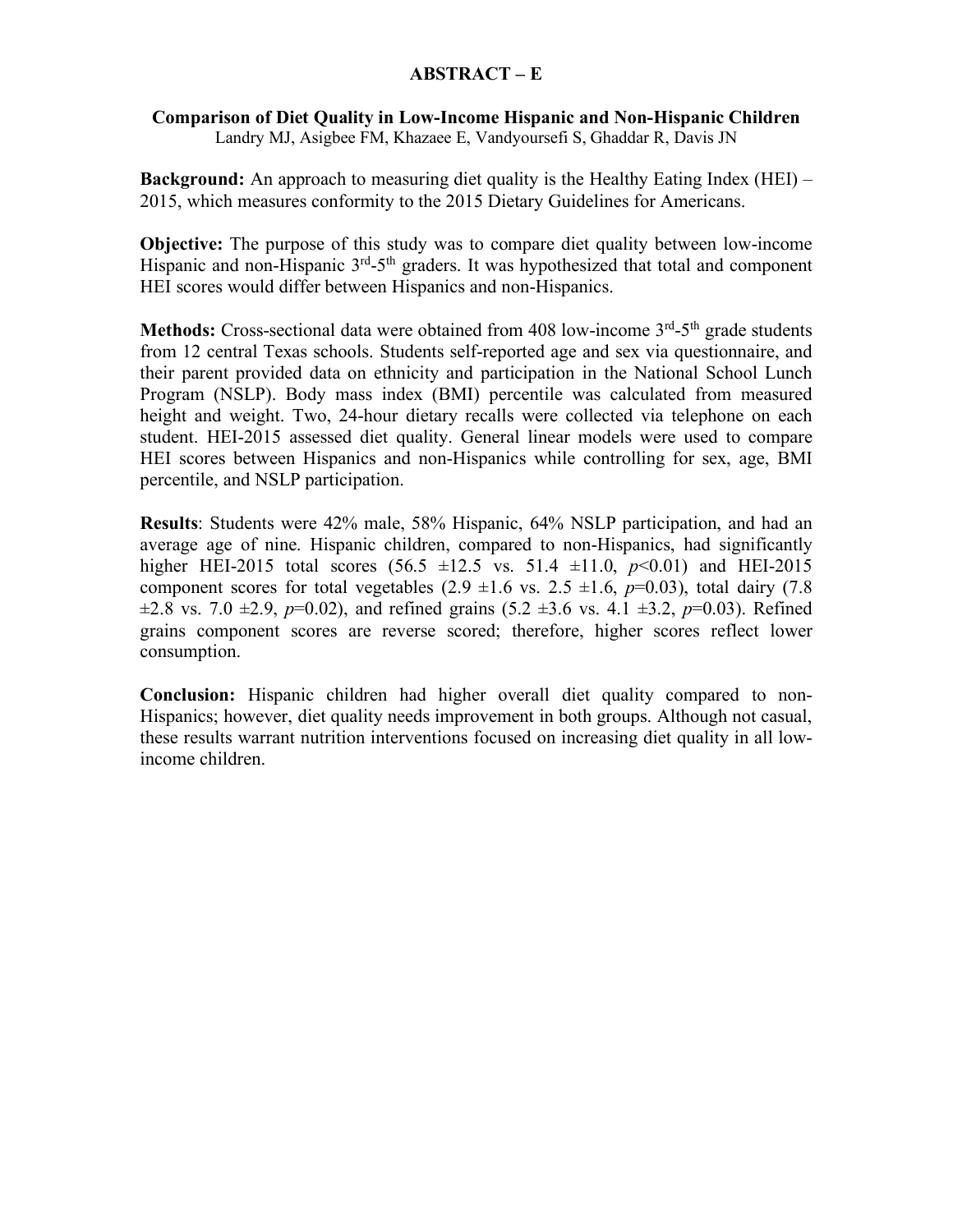#### **ABSTRACT – F**

Association of Breastfeeding and Gestational Diabetes Mellitus on the Prevalence of the Prediabetes and Metabolic Syndrome in Offspring of Hispanic Mothers

**Authors:** Vandyousefi S, Goran MI, Gunderson EP, Khazaee E, Landry MJ, Davis JN

**Objective:** This study aims to assess the breastfeeding (BF) and Gestational Diabetes Mellitus (GDM) in relation to the prevalence of prediabetes and the Metabolic Syndrome (MetS) in Hispanic children (8-19 years of age). We hypothesized that BF would be protective and associated with decreased prediabetes and MetS risk in offspring of mothers with and without GDM.

**Methods:** Data was obtained from a longitudinal study with 229 overweight or obese Hispanic children (8-13 years of age at baseline) with a family history of type 2 diabetes and an average of four annual visits (AV). Retrospective data on GDM status, BF duration, and birth weight were collected from mothers at the baseline visit via a parent questionnaire. The following measures were collected at each annual visit: Tanner stage via healthcare provider examinations, weight, height, waist circumference, blood pressure, total body fat via DXA, fasting blood glucose, HbA1c and lipids and 2-hour oral glucose tolerance. For this analysis, prediabetes and MetS were defined based on the American Diabetes Association standards and Adult Treatment Panel III criteria modified for children, respectively. Participants with prediabetes or MetS were classified into three groups: Never (negative for prediabetes or MetS at  $\geq$ 3 AVs); Intermittent (positive for prediabetes or MetS at 1 or 2 AVs); and Persistent (positive for prediabetes or MetS at  $\geq$ 3 AVs). Multinomial logistic regression was used to evaluate the effects of BF, GDM, and BF-GDM interaction on the prevalence of prediabetes and MetS at the child's final AV with sex, Tanner stage, total body percent fat, and birth weight as covariates.

**Results:** GDM compared to non-GDM offspring had six times higher risk of persistent prediabetes  $(p<0.0001)$  and MetS  $(p=0.0011)$ . There was a significant BF-GDM interaction on the prevalence of prediabetes and MetS ( $p=0.045$  and  $p=0.034$ ). Compared to GDM offspring who were not BF (referent), GDM offspring who were BF had lower odds of persistent prediabetes (OR=0.18, 95%CI: 0.04-0.82, *p*=0.02) and persistent MetS (OR=0.10, 95%CI: 0.02-0.55, *p*=0.008). Compared to referent group, non-GDM offspring who were BF, and non-GDM offspring not BF had a lower prevalence of persistent prediabetes (OR=0.10, 95%CI: 0.03-0.37, *p*=0.0008 & OR=0.05, 95%CI: 0.01- 0.18, *p*<0.0001) and persistent MetS (OR=0.14, 95%CI: 0.04-0.59, *p*=0.01 & OR=0.05, 95%CI: 0.02-0.13, *p*<0.0001).

**Conclusions:** These findings suggest that GDM offspring have significantly higher risk of persistent prediabetes and MetS. BF is protective against the prevalence of prediabetes and MetS in offspring regardless of GDM. These finding suggest that the beneficial effects of BF may help decrease the deleterious effects of GDM on health outcomes in the offspring in this population.

*Keywords:* Gestational diabetes mellitus, breastfeeding, prediabetes, metabolic syndrome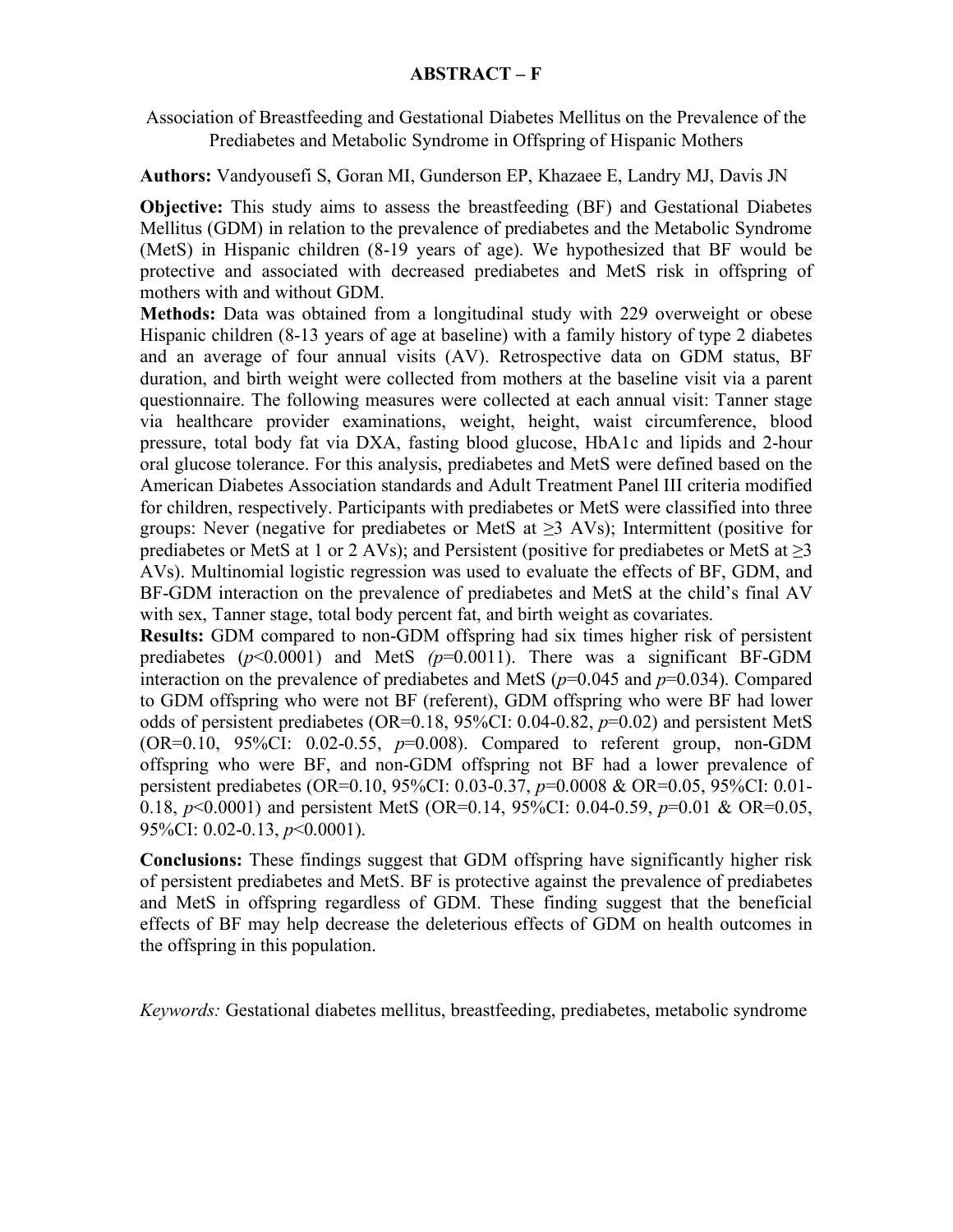#### **ABSTRACT – G**

#### **Influence of Diet on Prevalence and Severity of Periodontal Disease**

#### **In Low Income Women**

#### **Mahsa Babaei, M.S. and Jean Freeland-Graves, Ph.D.**

#### **Background**

Periodontal disease is a chronic inflammatory disease that affects the gingival tissue and alveolar bone supporting the teeth. In the United States (U.S) almost one out of every two adults, aged 30 and over, exhibit periodontal disease. This condition is more frequent, and more severe, in individuals of low socioeconomic status. It is well established that diets high in added sugars, saturated fatty acids and low in fruits and vegetables and dairy are linked to periodontal disease. The goal of this research is to examine the relationship between diet and prevalence of periodontal disease in low-income women.

#### **Objective/Hypothesis**

Low income women who consume foods high in added sugars, saturated fatty acids and low in fruits and vegetables and dairy will demonstrate higher prevalence and severity of periodontal disease.

#### **Experimental Approach**

This is a cross-sectional study that will examine 220 women during one visit to dental clinics in central Texas. Inclusion criteria in the study will be: low-income, women, ages 18-50 years, and a nonsmokers. A Food Frequency Questionnaire FFQ will be administered and Probing Pocket Depth (PPD) and Clinical Attachment Loss (CAL) will be determined in order to access the prevalence and severity of periodontal disease.

#### **Results and conclusions:**

It is anticipated that diets high in added sugars, saturated fatty acids and low in fruits and vegetables and dairy will be associated with higher prevalence/severity of periodontal disease.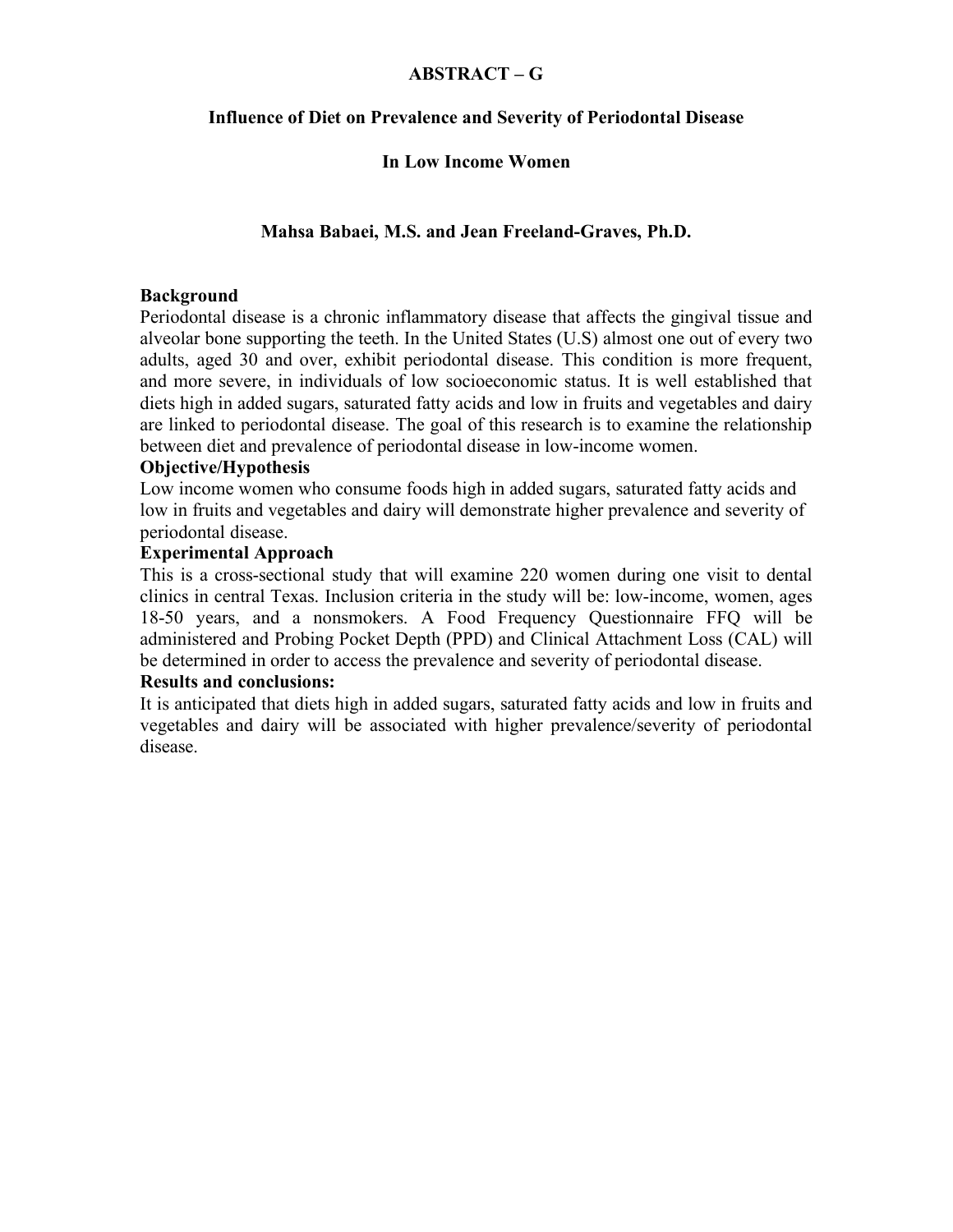#### **ABSTRACT – H**

**Title:** Development and Validation of Dental Nutrition Knowledge Competency Scale **Authors:** Prageet K. Sachdev, Jeanne H. Freeland-Graves

**Background**: Dental caries is a chronic disease characterized by decalcification of the teeth by the acids released by the bacteria in the oral cavity. Approximately 91% of the adults, 20-64 years, in the U.S. have caries in their permanent teeth. There is a higher prevalence of dental caries in economically disadvantaged populations. Inadequate nutrition knowledge contributes significantly to the existing disparities. The U.S. Dietary Guidelines of 2015-2020 recommends consumption of less than 10% of calories from added sugar. In 2016, FDA mandated inclusion of added sugars on the nutrition label. To date there is a lack of a validated and reliable instrument to assess knowledge concerning recent added sugar dietary guidelines, identification of sugars on food labels, and cariogenicity of foods.

**Objective:** To develop and validate a Dental Nutrition Knowledge Competency Scale to assess dental nutrition knowledge in low-income women.

**Experimental Approach:** 150 low-income women (<250% of Federal Poverty Level), 18-50 years were recruited. A literature search of all dietary factors related to dental caries was conducted. A panel of ten nutrition professionals evaluated the questionnaire for its content. A focus group of six people evaluated it for readability. A subsample of 40 women completed the instrument at two different points, two weeks apart. Internal consistency reliability was assessed using Cronbach's α. Construct validity was established via item discrimination and exploratory factor analysis.

**Results:** Exploratory factor analysis, with varimax rotation resulted in 3 constructs. The internal consistency of each section ranged from  $0.7 \pm 0.97$  and test-retest reliability ranged from  $0.8 \pm 0.87$ . The final version of the questionnaire has 24 items.

**Conclusions:** Dental Nutrition Knowledge Competency Scale is a validated and reliable instrument to measure dental nutrition knowledge in low-income women.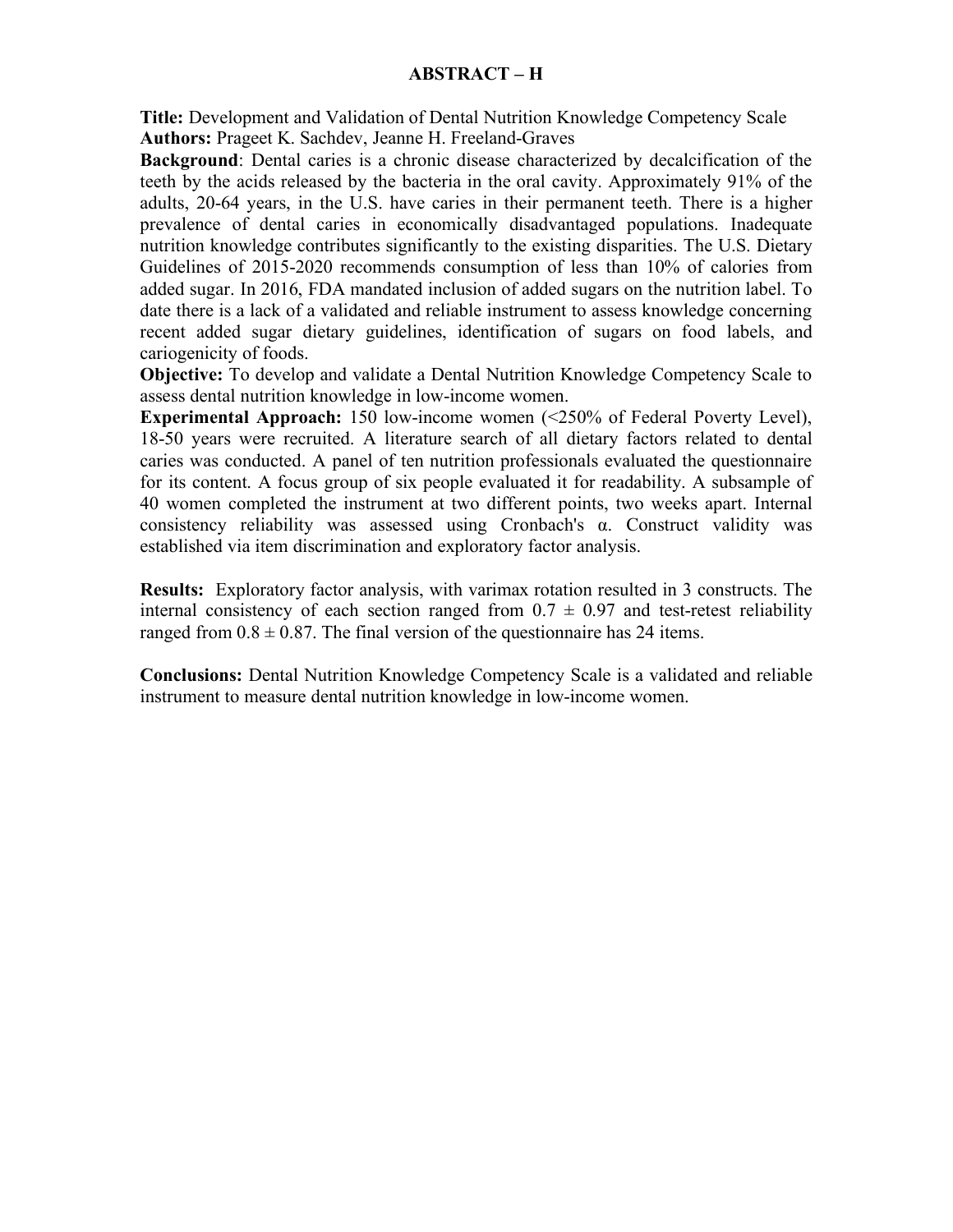#### **ABSTRACT – I**

#### **Quantifying Examination of Fermented Food Consumption and Nutrient Intake from the South Korean National Health and Nutrition Examination Survey (KNHANES)**

Sangyoung Kim and Jeanne H. Freeland-Graves

Assessment of the diet and its quality of a population are important for monitoring health. Fermented foods such as kimchi, fermented soybeans, and soy sauce are traditional foods in South Korea. These fermented foods generally are considered to be healthy, as they may be protective against cancer and cardiovascular disease. The goal of this research is to examine the consumption of fermented foods by South Koreans using data from the Korean National Health and Nutrition Examination Survey (KNHANES). The target population of the study is South Korean adults, aged 19 to 64 years. Assessment of nutrient intake and foods will be via a 24-hour dietary recall and the total diet will be assessed for diet quality via the Korean Healthy Eating Index (KHEI), 2015. The proposed research will provide information on the current status of fermented foods of South Koreans based on the 2009 and 2016 KNHANES data and how it has changed in recent years.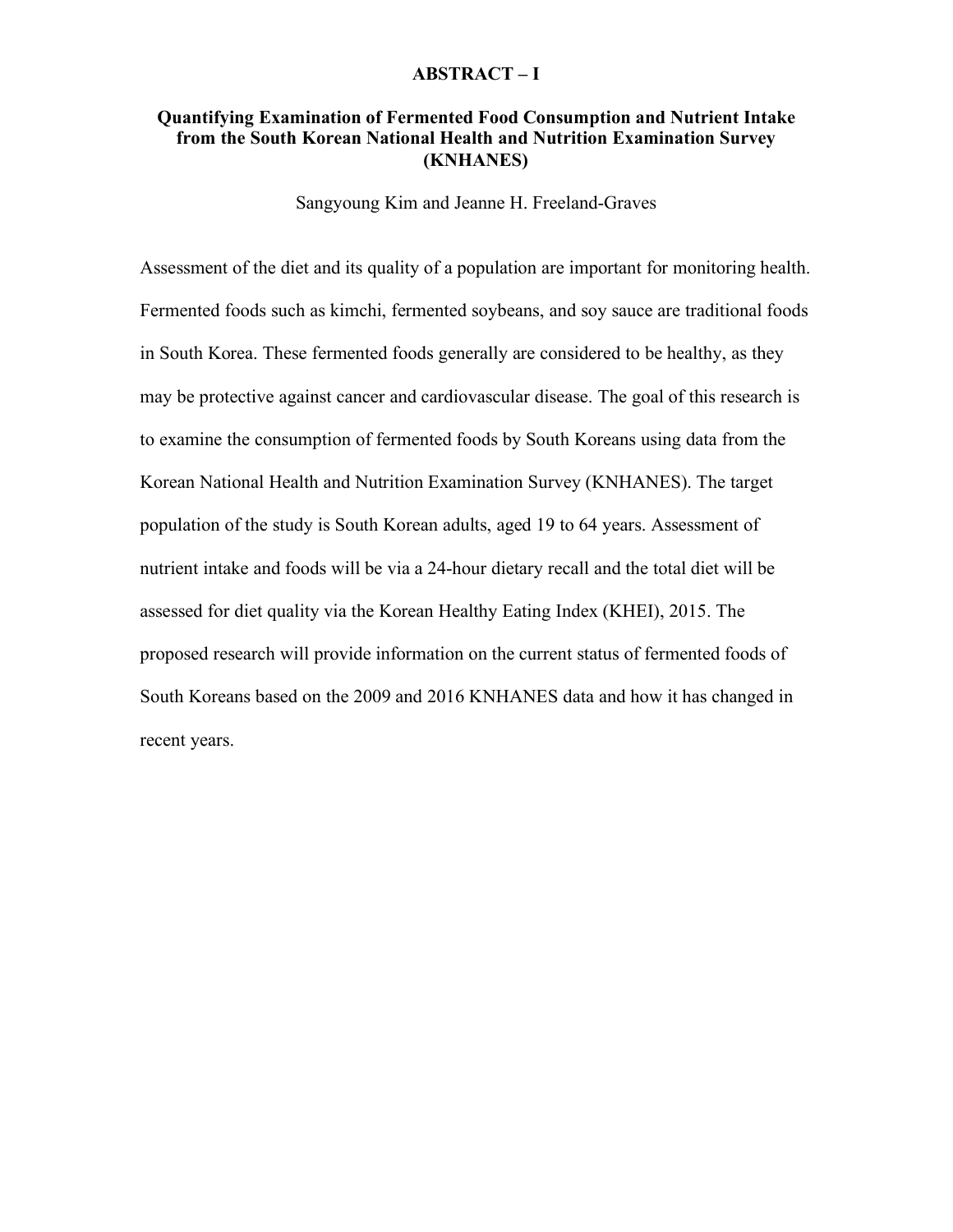#### **ABSTRACT – J**

#### **Development and validation of a food frequency questionnaire to evaluate dietary patterns among adults in South African Xhosa townships Ashley Neely, Jeanne Freeland-Graves, Ph.D., R.D.**

Background: As South Africa continues to become more industrialized, the county is experiencing a triad of transitions in demographics, epidemiology, and nutrition. By tracking the progression of the nutrition transition, which is characterized by a shift from traditional to refined foods, health professionals can not only better advise their patients, but also evaluate nutrition intervention programs. South Africa has one of the highest Gini Indexes in the world, which is a measure of a country's income inequality ranging from 0 (perfect equality) to 100 (perfect inequality). Because of the high level of income inequality, adults who reside in impoverished townships of South Africa will be most greatly affected by the nutrition transition.

Objective/Hypothesis: To create and validate a food frequency questionnaire (FFQ) to analyze the dietary patterns present in South African Xhosa townships. Due to the current nutrition transition taking place in South Africa, a 'Western diet' will be more prevalent than traditional diets.

Experimental Approach: Content validity will be established by panel of nutrition experts and construct validity by comparison with repeated 3-day diet records. Pearson correlation coefficients will be computed to examine relationships in diet between the proposed FFQ and diet records. Test-retest reliability will be assessed by intraclass correlations.

Expected Results: Younger respondents will follow a more 'Western diet,' high in saturated fats and processed foods as compared to older generations who follow more 'traditional diets.' In both groups, the diet will be high in starches and meat and low in fresh produce.

Conclusions: Development of such an FFQ will allow for more insight into the dietary patterns found in township-dwelling, low income South Africans. Repeated measurements could serve as a method of evaluation of nutrition interventions.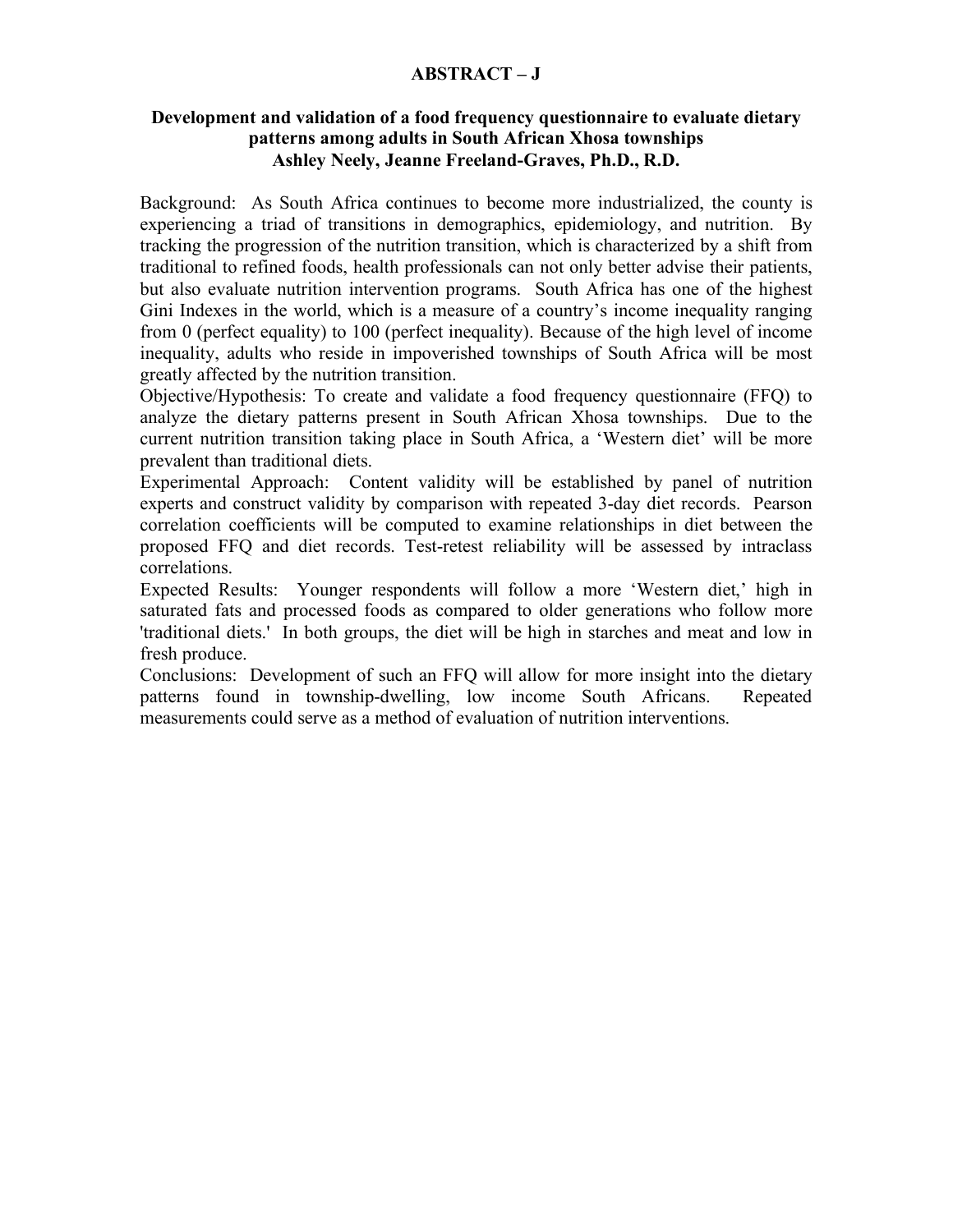#### **ABSTRACT – K**

#### **Systematic Review on International Trace Mineral Requirements Annemarie Zamora Binderberger, Jeanne H. Freeland-Graves**

Background: Government and other agencies establish dietary standards around the world to promote optimal health for their population. Developing countries often use the dietary standards established by World Health Organization to prevent diseases. In contrast, Europe, the United States and other developed countries have committees that routinely make recommendations to promote better quality of life, in addition to prevention of chronic diseases. The RDA's for Zn, Cu and Se established by the Indian Council of Medical Research in India are significantly lower than the US standards. Most developing countries are mainly concerned about zinc compared to copper and selenium since their main public health concern is malnutrition.

Objective/Hypothesis: To conduct a systematic review to summarize trace element requirements and dietary standards in adults all across the globe. Dietary standards for Zn, Cu and Se in adults in developing countries will be significantly lower compared to more developed countries.

Experimental Approach: Sample of 100 countries throughout the world that publish dietary standards for trace minerals for adults only. Standards will have to be published or updated after 2009. Recommendations for zinc, copper, and selenium in adults will be collected and compared to dietary intake.

Expected Outcomes: Developing countries will have to increase their requirements to promote better dietary intake and well-being of the population. The soil quality of the country will also impact the level of trace mineral requirements.

Conclusions: This research will provide a summary of updated standards to improve understanding of the suggested diets for Zn, Cu, and Se status. It will also serve to provide more scientific evidence to show the physiological importance of dietary intake. Developing countries will establish nutrition campaigns to enforce dietary intake and supplementation as needed on every stage of life cycle.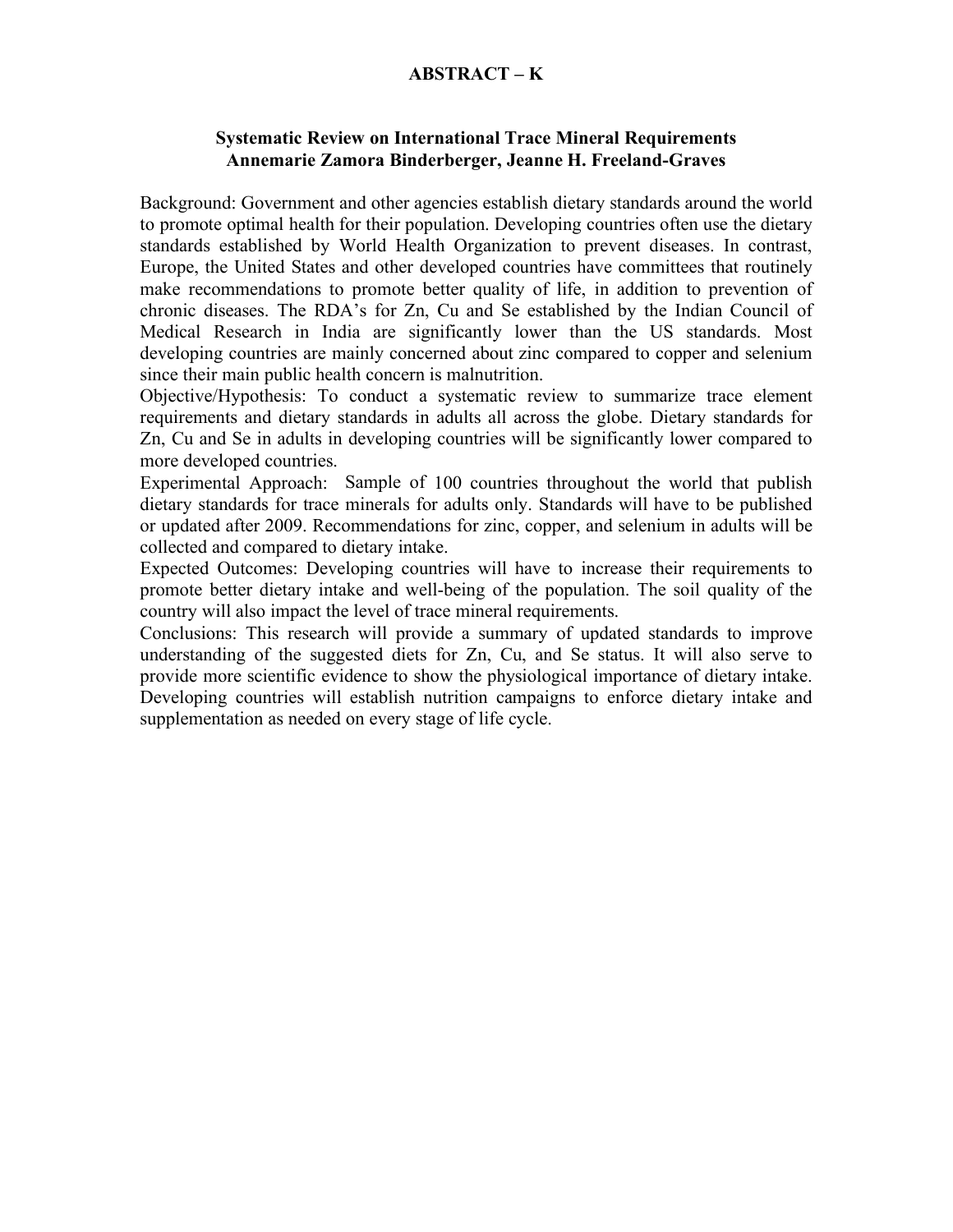Associations between nutrition knowledge, environmental, social, and individual factors and grocery purchase conformance to the Thrifty Food Plan in women receiving Supplemental Nutrition Assistance Program benefits

Jeanette Sands and Jeanne Freeland-Graves

As the largest food assistance program in the United States the Supplemental Nutrition Assistance Program (SNAP) plays a pivotal role in attenuating hunger and poverty in low income populations. Recent evidence indicates that SNAP meets these goals only modestly. At present, resource allocation of SNAP benefits is based on the Thrifty Food Plan (TFP) developed by the United States Department of Agriculture. This plan acts as a guide for low income participants to purchase nutritious foods on a limited budget. It is a useful metric of the success of the program, alongside other common measures such as diet quality, food security, and health outcomes. Many factors potentially influence food choices, including SNAP program design and benefit distribution, participant education, and food incentivization or restriction. Nutrition knowledge is low in the SNAP population, resulting in less healthy food choices and subsequent negative health outcomes. Environmental, social, and individual factors, as detailed in the Social Ecological Model, also may significantly impact food choices. In order to explore how nutrition knowledge and environmental, social, and individual factors are related to food choices, women receiving SNAP benefits, 18-50 years of age, were recruited from sites in Central Texas from January 2015 to Summer 2017. Demographic, nutrition knowledge, and health behavior information was gathered by survey and grocery purchases were obtained by grocery receipts. Data analysis is currently in progress to examine relationships between nutrition knowledge, environmental, social, and individual factors, and grocery purchasing conformity to TFP recommendations.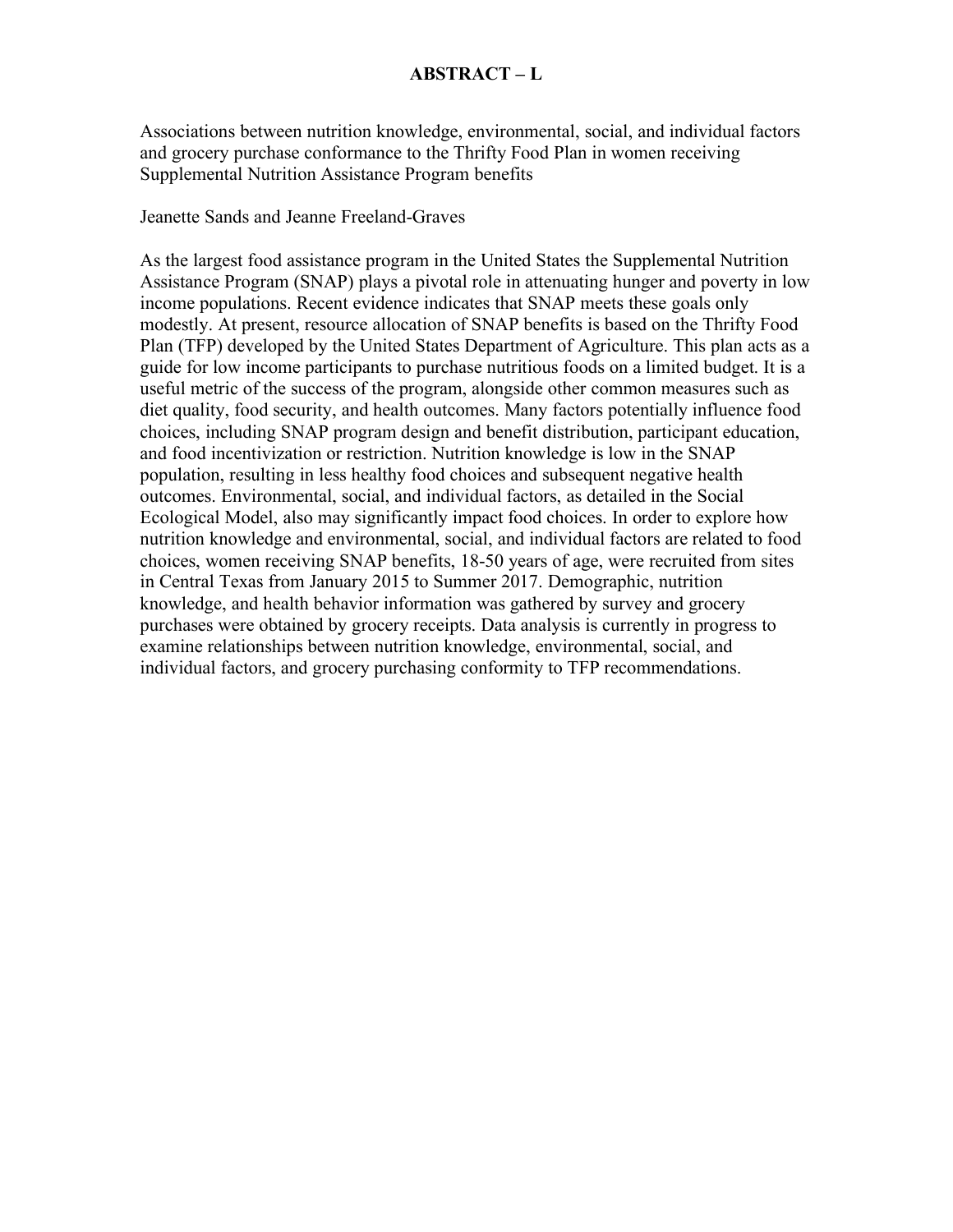#### **ABSTRACT – M**

#### **Weight Trajectory Effects in High-Risk Pregnancies: Maternal Obesity and Twin Gestations**

Amy Kweller, Elizabeth Widen

**Background:** Evidenced-based pregnancy weight gain recommendations do not exist for women with twin gestations and are limited for women with obesity—both high-risk pregnancies that result in a disproportionate rate of complications. A majority of women enter pregnancy affected by overweight or obesity, and most gain weight above 2009 Institute of Medicine (IOM) guidelines. These recommendations do not provide appropriate guidelines delineated by severity of obesity. Those with twins are advised to gain even greater weight, but the IOM recommendations during twin pregnancy remain provisional due to lack of adequate evidence. It is unclear the pattern, timing, and total amount of weight change that would benefit high-risk pregnancies, or if recommendations should differ by severity of obesity.

**Objective**: Among twin pregnancies and women with obesity in singleton pregnancies, we aim to determine optimal gestational weight gain and trajectory patterns that minimize adverse outcomes.

**Hypothesis**: Increasing pregravid BMI and distinct pregnancy weight gain trajectory patterns typified by 1) high gain across pregnancy in singletons or 2) low or high gain across pregnancy with twins are associated with greater likelihood of poor outcomes.

**Experimental Approach**: We will leverage data from three large, multi-cultural cohorts, the

- 1) National Vital Statistics System (NVSS), a cross-sectional, national collection of mother-infant dyads and triads;
- 2) Kaiser Permanente Northern California (KPNC) 2008-2013 Pregnancy Cohort, a retrospective cohort of mothers with obesity (n=32,574); and
- 3) Austin Maternal Fetal Medicine (AMFM) 2012-2018 Twin Pregnancy Cohort, a retrospective cohort of mother-twin triads (n=600).

Primary outcome measures include size for gestational age, gestational age at delivery, mode of delivery, and maternal and infant complications. For modeling weight trajectories across pregnancy, semi-parametric methods will characterize optimal trajectories into distinct weight gain trajectory classes. Multivariable linear and logistic regression models will ascertain how outcomes are affected by prepregnancy BMI, gestational weight gain, and weight gain trajectory class membership in cohorts 2 and 3.

**Implications**: These results will inform evidence-based gestational weight gain guidelines and interventions, and help identify women and infants who need early, enhanced intervention.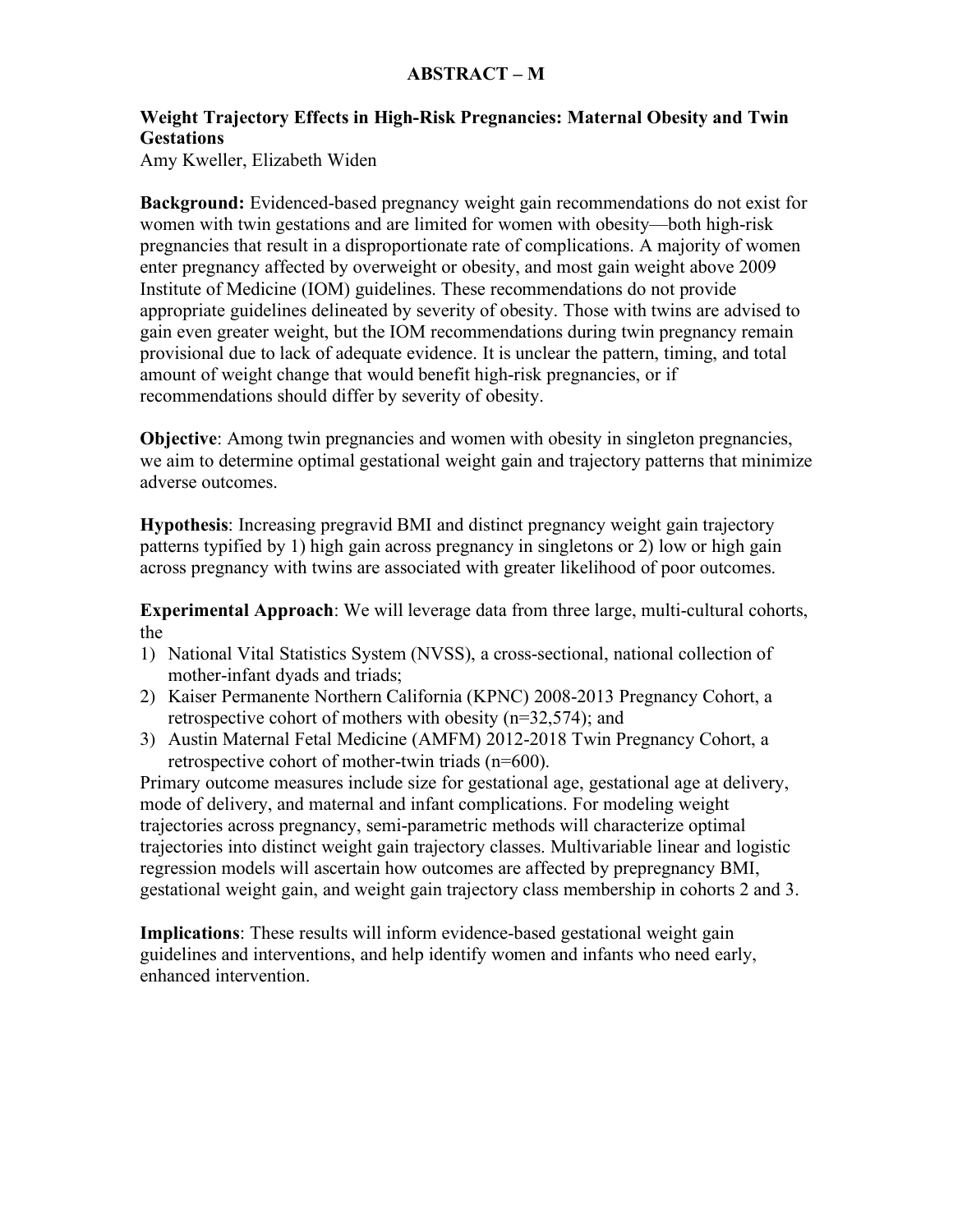#### **ABSTRACT – N**

**Title:** Effects of time-of-day dependent macronutrient intake on gut microbiota diurnal oscillations. Diana E. Gutierrez, Laura M. Lashinger, and Molly S. Bray Department of Nutritional Sciences, The University of Texas at Austin, Austin TX

**Introduction:** The gut microbiome (GM) is a key factor in the control of energy homeostasis. Time-restricted feeding (TFR) has been associated with fluctuations in GM bacterial families that may influence host metabolism. The purpose of this study was to examine the effects of timerestricted macronutrient intake on the circadian oscillations of the gut microbiota.

**Methods:** Four feeding groups (n=6/group) with Male and female FVB/N mice were used. Highfat (HF; 45% kcals fat) and low fat (LF; 10% kcals fat) chow, matched for protein content, was used. Two control groups received access to either HF or LF chow throughout the active (dark) phase of the light/dark cycle (zt12- zt24), while two timed-feeding groups received two simulated "meals" given during the first four  $(zt12-zt16)$  and last four  $(zt20-zt24)$  hours of the dark cycle, with a 4-h period of no food access. The Early High Fat (EHF) group had access to HF food from zt12-zt16 and LF food from zt20-zt24, the Early Low Fat (ELF) group received the opposite meal pattern. After 13 weeks of diet, fecal samples were collected at 4h intervals, and 16s sequencing was used to quantify bacterial taxa. Cosinor analysis was used to examine rhythmicity of the microbiota.

**Results:** Significant (p <0.05) rhythmicity was detected in the phyla *Bacteroidetes*, and *Firmicutes* only in the early high fat feeding condition, with peak abundance of each phylum phase-shifted by approximately 12 h, consistent with the presentation of high fat or high carbohydrate to the colon. Within the *Bacteroidetes* phylum, the *Rikenellaceae* family presented rhythmic oscillations. In contrast in the *Firmicutes* phylum, the genera *Clostridiales* presented rhythmicity, and at the level of family *Streptococcaceae*, *Mogibacteriaceae*,and *Erysipelotrichaceae* presented diurnal oscillations.

**Conclusion:** Timed macronutrient intake under early high fat feeding paradigm is associated with diurnal oscillations of the gut microbiota with potential consequences for the metabolic capacity of the gut microbiota community in response to nutrient entrainment.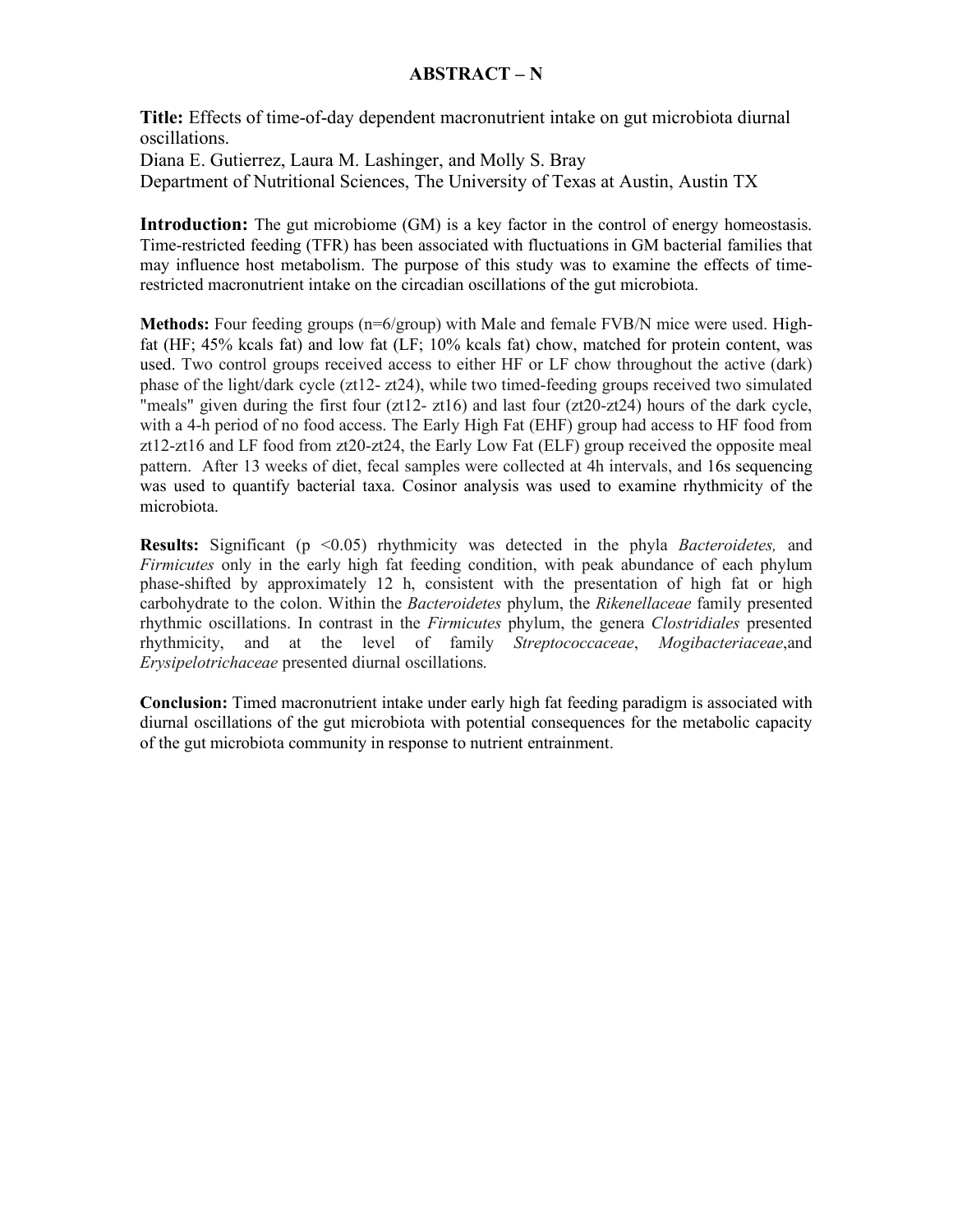#### **ABSTRACT – O**

#### **Acute effects of rotating shift work paradigm on activity and metabolism**

Vasavi Shabrish, Dr. Laura M. Lashinger and Molly S. Bray

**Background.** Many of our body's biological processes follow approximately 24-hour rhythms that regulate physiological functions in mammals. The cellular circadian clock system synchronizes internal clock timing with external cues or zeitgebers. Shift work is characterized by out-of-phase feeding, activity, and sleeping patterns, inducing a multitude of changes in the physiological state of an individual. Coordination of circadian rhythm entrainment between central and peripheral clocks is compromised in a rotating shift work paradigm due to the repeated shifts in exposure to light/dark, food, and physical activity every three to four days.

**Objective.** The purpose of this study is to investigate the acute effects of rotating shift work on molecular circadian rhythms, metabolism, and body composition.

**Experimental approach.** Eleven-week-old FVB/N background mice were individually housed. Mice were randomly assigned to a control group or a rotating shift work group. Control group were exposed to regular 12:12 light/dark cycle while shift work group were exposed to altered 12:12 dark/light cycle, closely simulating rotating human shift work, for 2 weeks of the study. All mice received ad libitum access to wireless running wheels, chow, and water. Glucose tolerance tests and body composition were measured at baseline and end of study.

**Results.** Acute exposure to rotating shift work resulted in the shift work group being significantly more active between zt0-zt12 ( $p<0.001$ ) and during lights on ( $p<0.05$ ) compared to the control group. Activity in the shift work group was distributed throughout the 24-hour period more than the control group. Acute exposure demonstrated significant differences between groups for fasting glucose  $(p<0.05)$  indicating dysregulation in carbohydrate metabolism. No significant differences were observed in body weight and body composition between groups.

**Conclusion.** Acute exposure to a rotating shift work paradigm disrupts normal activity patterns and dysregulates carbohydrate metabolism.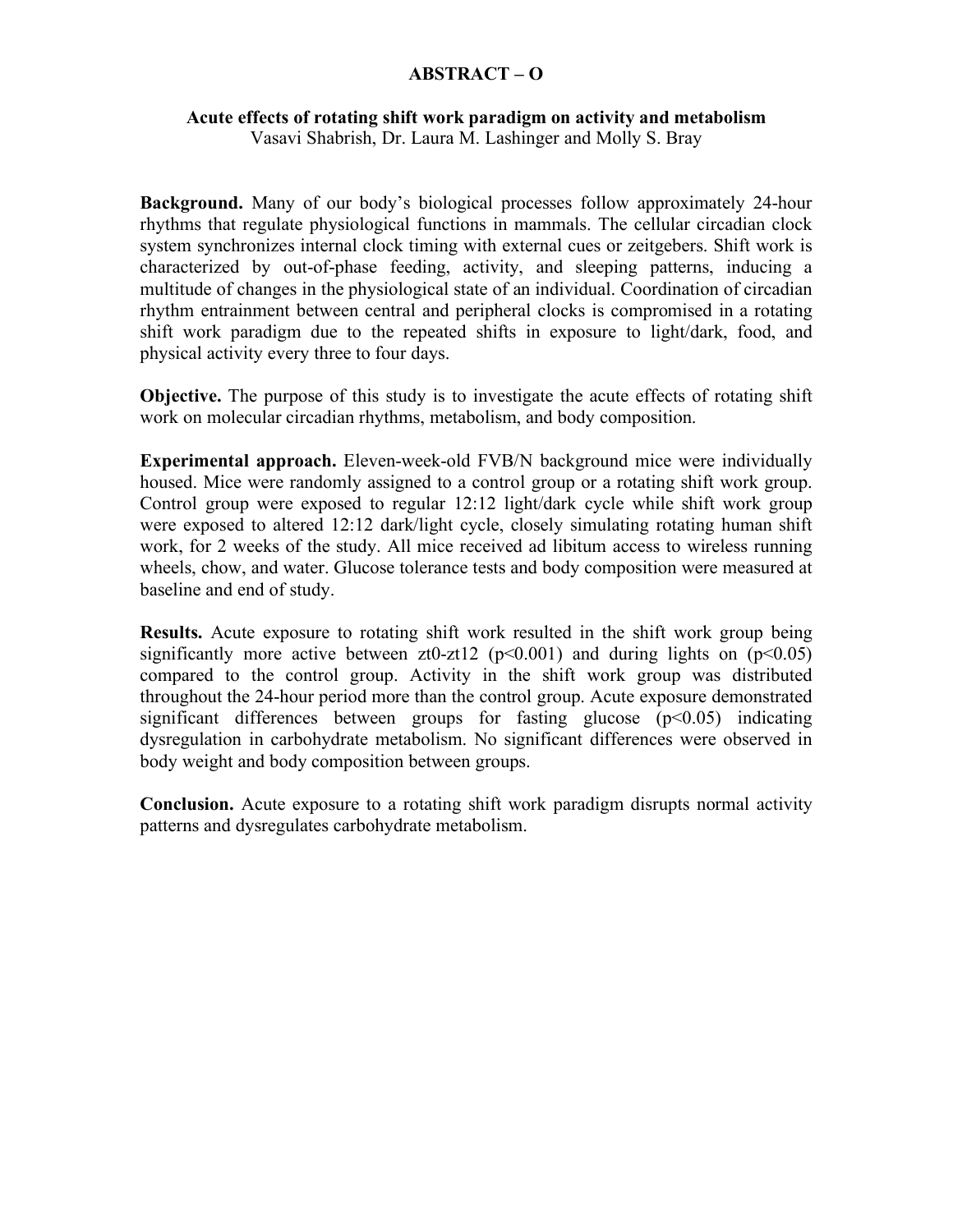#### **ABSTRACT – P**

#### Investigating the Role of Tumor Associated Macrophages in Obesity-Induced Prostate Cancer Progression

#### Margaret Drake-Studstill and Linda deGraffenried

Over-treatment of prostate cancer is a major medical issue; aggressive and unnecessary treatment leads to a decreased quality of life and increased healthcare costs. Reliable biomarkers help physicians determine when to treat and when to place patients under surveillance. Obesity significantly increases the risk of developing aggressive prostate cancer, and rodent studies have found associations between obesity and tumorassociated macrophages (TAMs). Immunohistochemistry will be used to evaluate TAMs as possible biomarkers. Samples from normal weight and overweight prostate cancer patients with similar Gleason scores will be analyzed to determine 1) if TAM concentration predicts disease recurrence and 2) if TAM concentration is higher in obese patients.

In addition to their potential as biomarkers, the pro-angiogenic, pro-tumorigenic TAMs may be prime targets to reduce proliferation, metastasis, and immune system suppression. Previous studies have identified markers associated with TAMs – IL-10, an anti-inflammatory cytokine; VEGF, a factor involved in angiogenesis and metastasis; MMP-9, a metalloproteinase involved in extracellular matrix degradation and metastasis; arginase-1 and TGF-beta, anti-inflammatory molecules involved in immunosuppression. Preliminary RT-qPCR data indicates that the use of rapamycin, an mTOR inhibitor, targets TAMs to reduce the expression of these markers. It is hypothesized that rapamycin reduces expression of these markers in part by blocking the mTOR-regulated nuclear localization of the transcription factor NF<sub>KB</sub>. This hypothesis will be tested by probing for nuclear localization of NFĸB and by immunofluorescence.

Rapamycin may be a useful drug to reduce TAMs, either by blocking polarization of classically-activated, pro-inflammatory M1 macrophages towards the TAM phenotype, by re-polarizing TAMs back to the M1 phenotype, or by promoting apoptosis preferentially in TAMs. Apoptosis will be tested by annexin-V stained flow cytometry. If rapamycin is shown to eliminate TAMs, it could be a useful treatment to block disease progression in obese prostate cancer patients placed under surveillance.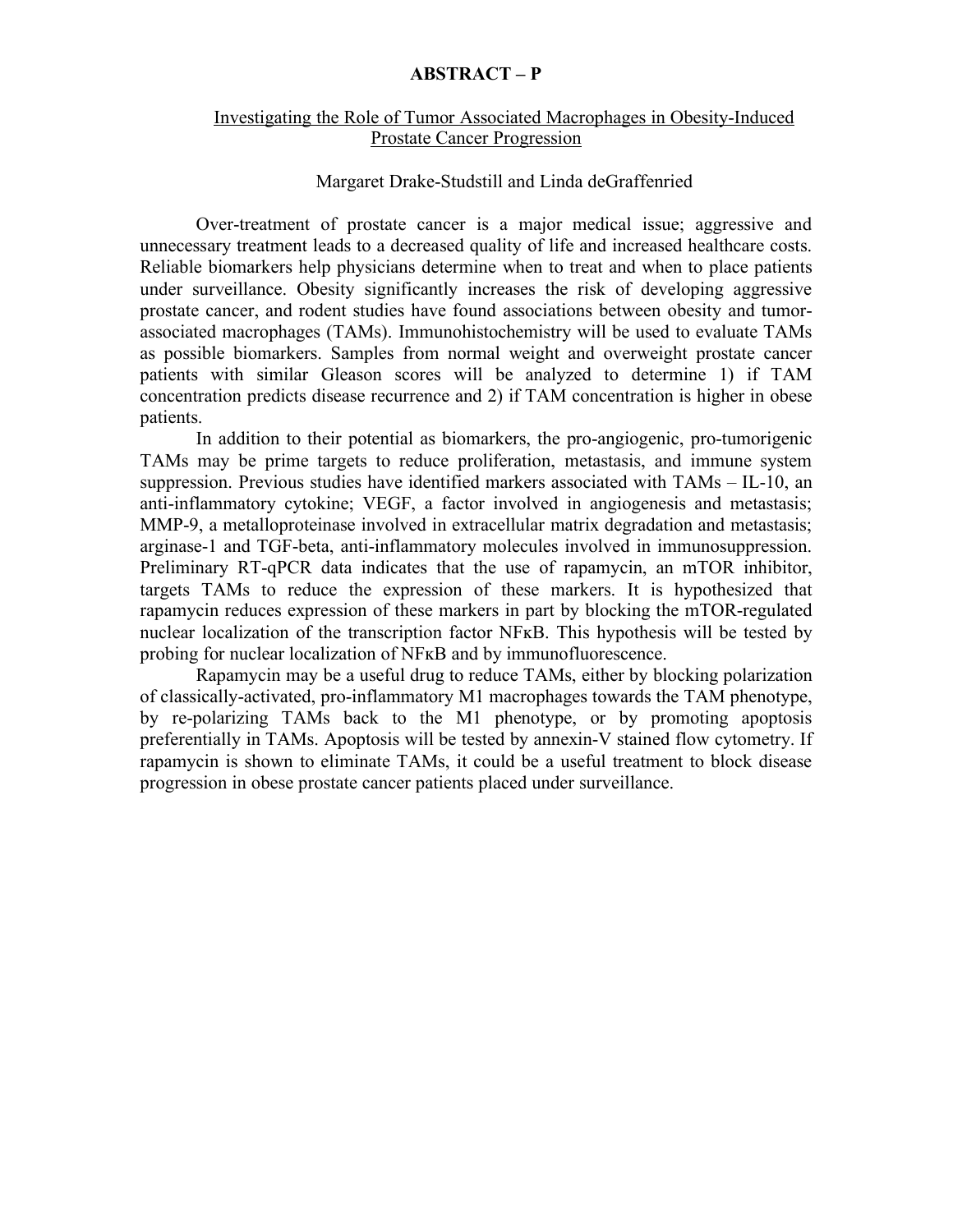#### **ABSTRACT – Q**

Obesity Induces a Proinflammatory Phenotype in Stromal Fibroblasts

Brittany Harlow,<sup>1</sup> Albert Davalos,<sup>2</sup> Andrew Brenner,<sup>3</sup> Christopher Jolly,<sup>1</sup> Stefano Tiziani,<sup>1</sup> Steve Hursting,<sup>4</sup> Linda deGraffenried<sup>1</sup> <sup>1</sup>The University of Texas at Austin 2 Buck Institute for Research on Aging 3UT Health Science Center at San Antonio 4The University of North Carolina

**Background:** Approximately 40% of American women suffer from obesity, and about 1 in 8 women will be diagnosed with breast cancer during her lifetime. The concurrence of these trends has the potential to be particularly detrimental, as obesity confers a worse prognosis for both pre- and postmenopausal breast cancer patients. While the precise mechanisms by which obesity impacts breast cancer prognosis remain to be discovered, evidence suggests that obesity upregulates components of cancer-associated fibroblast (CAF) and senescent cell secretomes, both causally associated with carcinogenesis. Specifically, obesity has been shown to induce expression of the senescent secretory products as well as CAF products, such as reactive oxygen species. However, studies have yet to determine whether obesity imparts a senescent- or CAF-like phenotype from any individual cell type in the breast tumor microenvironment. Because fibroblasts constitute 80% of the tumor stromal mass, it is of the utmost importance to study obesitystimulated changes in this cellular compartment and their effects on cancer cell aggressiveness.

**Hypothesis:** We hypothesize that obesity induces a proinflammatory senescent- or CAFlike phenotype that supports breast cancer growth and progression.

**Experimental Approach:** *In vitro* obesity models were used to assess the direct and paracrine-mediated effects of obesity. To evaluate direct effects of obesity on fibroblast phenotype, fibroblasts were exposed to 2% v/v sera derived from lean or obese women and assessed for changes in expression of proinflammatory genes, including IL-1α, IL-6, and IL-8, as well as IKBα protein expression and nuclear localization of p65, a subunit of NFkB, which transcribes about 75% of genes involved in the senescent secretome. The fibroblasts were assessed in kind following exposure to CM from breast cancer cells exposed to the lean or obese sera to assess the influence of obesity as mediated by other components of the breast tumor microenvironment.

**Results and Conclusions:** Obese conditions induced a proinflammatory phenotype in fibroblasts in both direct and paracrine-mediated manners, as evidenced by loss of IKBα; p65 nuclear localization; and increased IL-1 $\alpha$ , IL-6, and IL-8 gene expression. These data contribute to the identification of a mechanistic link between obesity and proinflammatory, senescent phenotypes and will ultimately allow for elucidation of the means by which obese conditions confer a worse prognosis for breast cancer patients.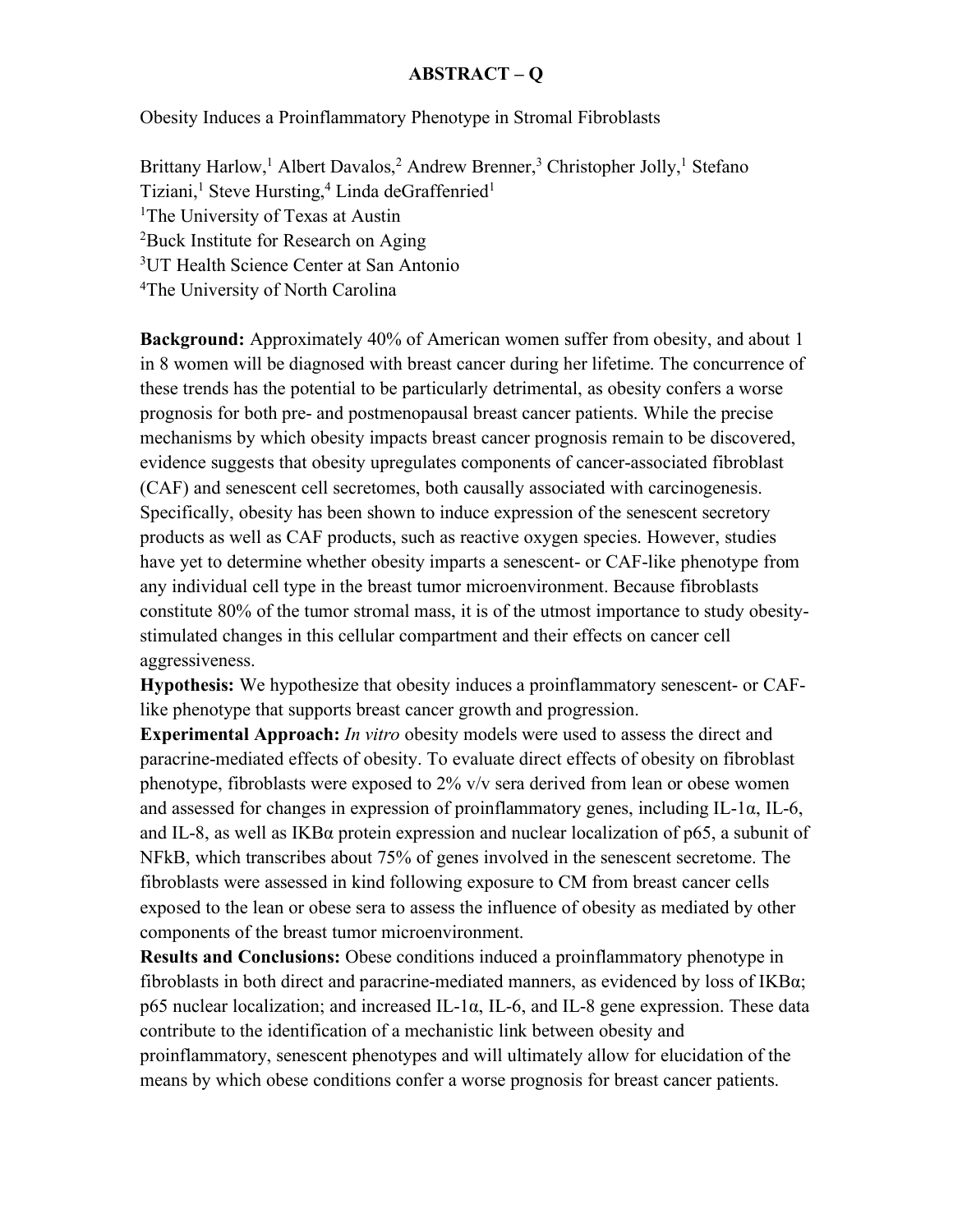#### **ABSTRACT – R**

#### **Pediatric Glioblastoma: Identifying Potential Therapeutic Targets by High Throughput Screening**

Jennifer Chiou, Stefano Tiziani

Department of Nutritional Sciences & Dell Pediatric Research Institute, The University of Texas at Austin, 1400 Barbara Jordan Blvd., Austin, TX

**Background:** Pediatric glioblastoma (p-GBM) is a rare but aggressive brain cancer. Current treatment options include tumor resection, radiation, and chemotherapy, which is the standard of care for adult glioblastoma. Adult and pediatric glioblastomas, however, are distinct diseases and require unique treatments. Tumor resection is not always possible due to location in both adult and p-GBM, and furthermore, radiation therapy is too harsh for patients younger than 3 years. Therefore, life expectancy of p-GBM is less than 2 years from diagnosis. Research is lacking in the area of p-GBM due to its rarity, but development of a standard treatment is still warranted.

**Objective/Hypothesis:** Screen a library of current chemotherapeutic agents to identify individual drugs or drug classes that are potentially effective p-GBM treatments.

**Experimental Approach:** Two p-GBM cell lines were screened with a library of 290 anti-cancer drugs at 100nM to assess their ability to decrease cell viability 24 hours after treatment. Cell viability was measured by luminescence assay. Drugs that were able to decrease cell viability in both models by 25% when compared to their respective controls were considered for further analysis in combination treatments. Furthermore, metabolic pathways and targets of the selected drugs will be considered as areas of future exploration.

**Results:** From the library of 290 cancer drugs, thirteen drugs were selected for their ability to decrease cell viability of the two p-GBM cell lines by at least 25% when normalized to control viability. Ten of the 13 drugs targets either an HDAC, proteasome, mTOR pathway, or heat shock protein.

**Conclusions:** Targeting HDACs, proteasomes, mTOR, and heat shock proteins show promise as p-GBM therapies. Further studies need to be conducted to assess the safety of the drugs with normal human astrocytes. Combination treatments of multiple drug targets should also be assessed at varying concentrations to show if lower doses of multiple drugs is more effective than single drug therapies.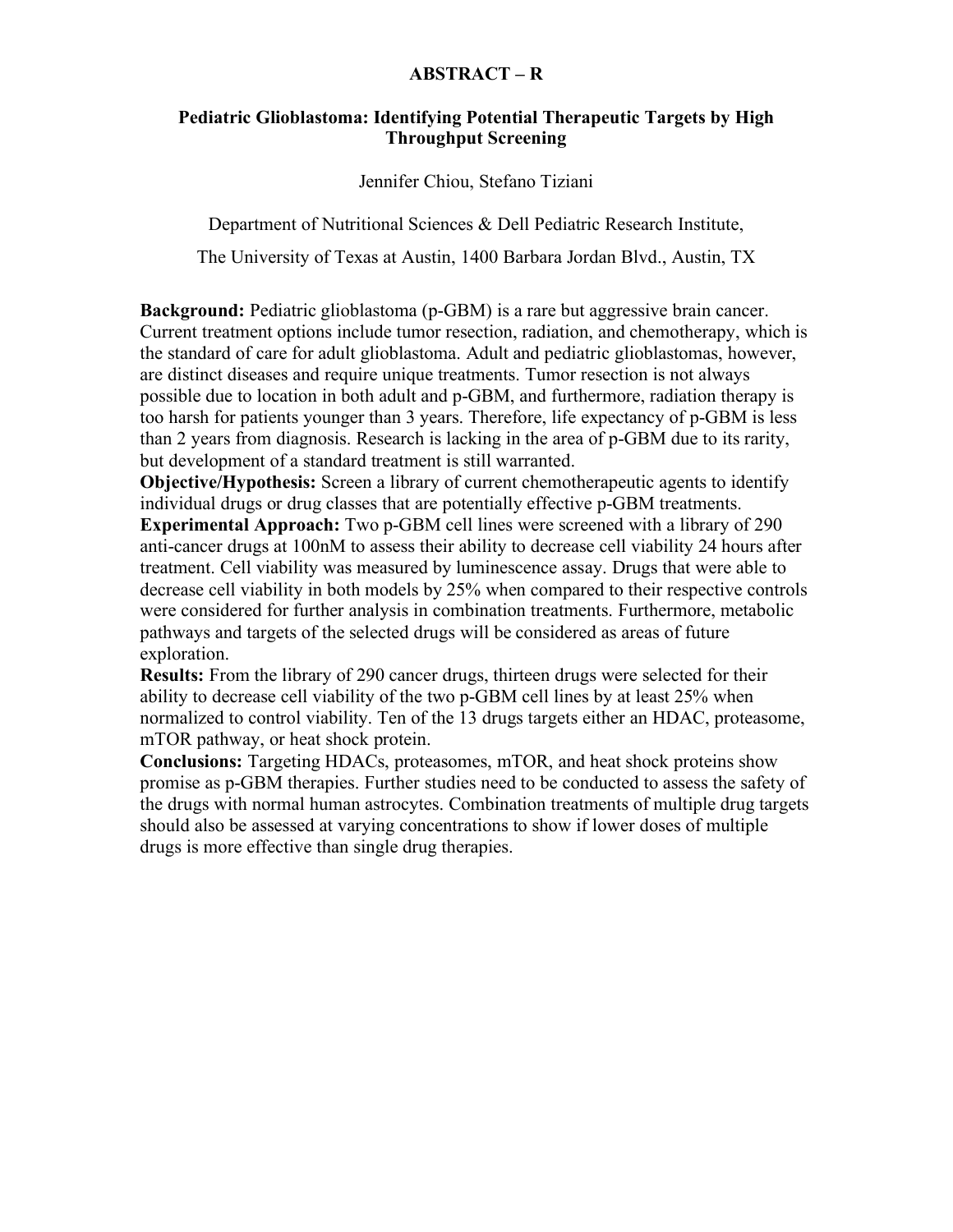#### **ABSTRACT – S**

#### **Isolation of synergistic natural products to target metabolic dysfunction of B-cell lymphoblastic leukemia by high throughput screening**

Meghan E. Collins<sup>1</sup>, Shannon R. Sweeney<sup>2</sup>, Stefano Tiziani<sup>1,2</sup>

<sup>1</sup>Department of Nutritional Sciences & Dell Pediatric Research Institute, <sup>2</sup>Institute for Cellular and Molecular Biology, The University of Texas at Austin, 1400 Barbara Jordan Blvd., Austin, TX

#### **ABSTRACT**

**Background:** Acute lymphoblastic leukemia is the most common pediatric cancer. Though approximately 90 percent of patients can be cured, the long term side effects of chemotherapy take a tremendous toll on patients. In comparison to healthy children, leukemia survivors report an increase in psychosocial disorders such as social phobias, negative body images, increased social challenges at school, and deterioration of family relationships. Less toxic alternatives and adjuvant therapies that can decrease chemotherapeutic doses or duration is an unmet need. Evaluating a diverse drug library of natural products at low concentrations permits the isolation of treatments that specifically decrease the viability of leukemic cells, but exhibit negligible effects on non-malignant cells.

**Methods:** Two rounds of high-throughput screening were used to treat 13 different human cell lines to isolate a synergistic treatment pair stemming from a library consisting of 136 structurally diverse natural products. The final concentration of treatment was 10µM and ranged from 10nM to 10µM in the first and second rounds of screening, respectively. Cell viability was assessed by ATP quantification at 24 hours. To determine synergism the BLISS model was utilized.

**Results/Future Experiments:** Of the 136 treatments examined, nine had an inhibition average of at least 20% in the B-ALL cell lines. Parthenolide had the most negligible effect on the non-malignant cell lines, the highest efficacy across the all B-ALL cell lines, and was therefore selected as the top candidate. The remaining treatments were grouped as toxic or selective depending on if the average inhibition of the non-malignant cell lines was greater than 20%. Data acquisition is ongoing in the second round of screening where parthenolide is being be tested in combination with the other top eight candidates. The results from this screen will warrant further investigation by metabolomics analysis utilizing direct infusion and liquid chromatography mass spectrometry.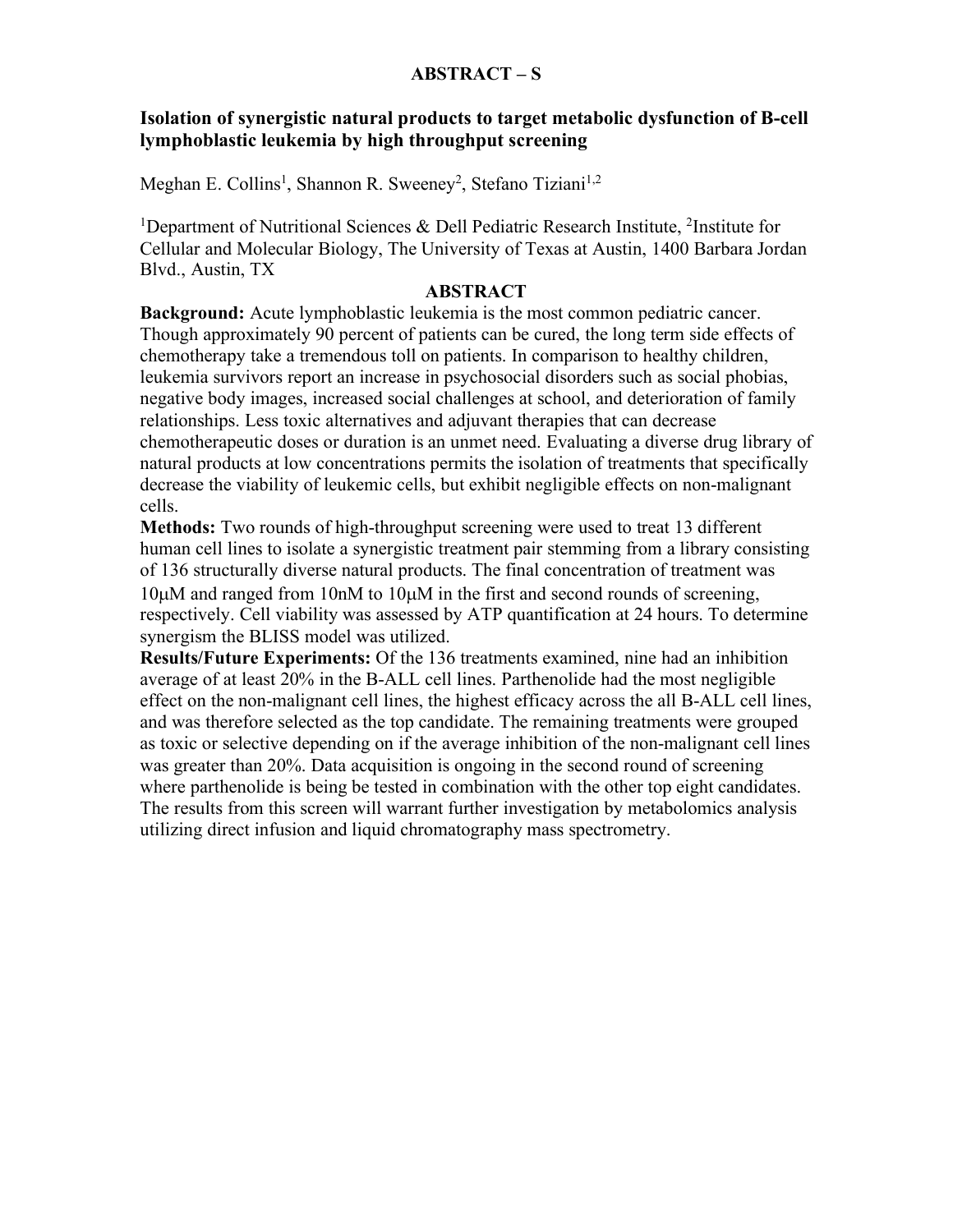#### **ABSTRACT – T**

#### **Title: Automated Detection of Fatty Acids in Glioblastoma Pediatric-Glioblastoma after Chemotherapeutic Intervention Authors: Paul Gries, Jennifer Chiou, Stefano Tiziani**

**Background:** Fatty acids perform numerous critical roles inside cells. Fatty acids in their free and complex forms comprise important structural components of cells, sources of chemical energy and recent studies indicate a role as cell-to-cell signaling molecules. Glioblastoma, an aggressive cancer of the brain and spinal cord commonly exhibits altered lipid metabolism than normal neurological tissue. Many currently used chemotherapeutics have been shown to act as inhibitors of fatty acid metabolism, both at the peroxisomal and mitochondrial levels.

**Objective/Hypothesis:** Treating glioblastoma cells with inhibitors of fatty acid oxidation will cause shifts in the levels of free fatty acids. Inhibition of mitochondrial fatty acid  $\beta$ oxidation will lead to an increase in the levels of medium and short chain fatty acids, while inhibition of peroxisomal B-oxidation would result in an accumulation of very long chain fatty acids.

**Experimental Approach:** Cultured pediatric and adult Glioblastoma cells were treated with etomoxir, thioridazine and temozolomide alone and in combination. Fatty acids were isolated from treated cells through a modified Folch extraction. Samples were chemically modified by MTBE and TMSH derivatization before they were injected into a gas chromatography-mass spectrometer for analysis. Area under a chromatographic peak was used to determine relative concentration of each fatty acid.

**Results:** Targeted fatty acid data was obtained from at least 3 replicates of each treatment group. The majority of the free fatty acid levels were not significantly different across the different treatment groups.

**Conclusions:** No significant accumulation of free fatty acids were observed under any specific treatment or combination. Recent experimental studies have indicated that glioblastomas' altered fatty acid metabolism may center on medium chain omega-6 metabolism and should be reconducted with an emphasis on essential fatty acids.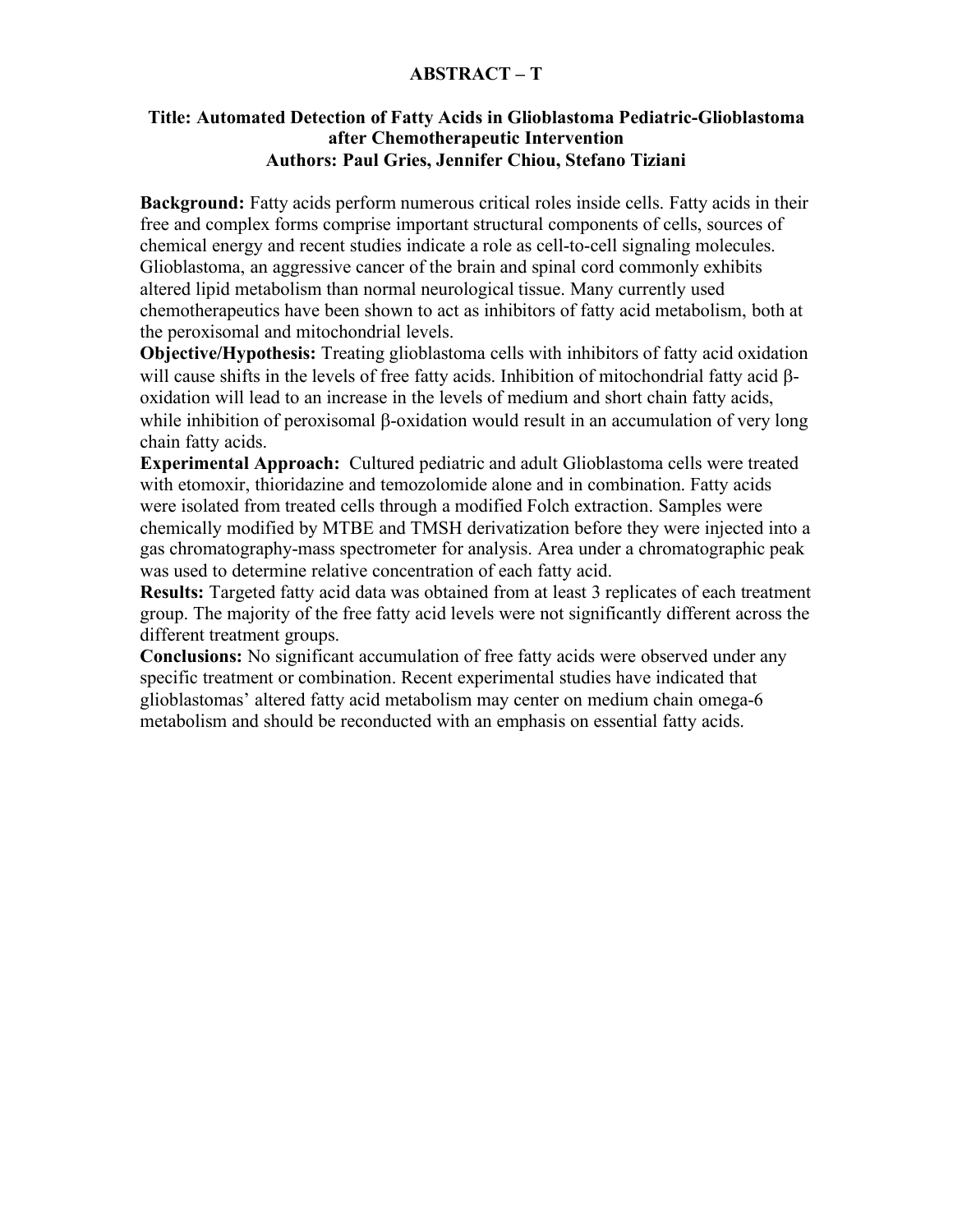#### **ABSTRACT – U**

#### **Targeting ASCT2-mediated glutamine uptake blocks prostate cancer growth and tumor development**

#### **Lu X, Lodi A, Saha A, Wang B, Sentandreu ES, Collins M, Kolonin M, DiGiovanni J, Tiziani S**

Background: The vast molecular diversity offered by natural compound libraries represents an invaluable resource for identification of synergistic combinatorial treatments. Metabolomics, an emerging field of biomedical and nutrigenomics research entails the measurement of a comprehensive pool of small molecules, called the metabolome, in biological samples. Besides being nutrients essential for cell growth, in the context of cancer, metabolites represent sensitive markers of major alterations in cancer cell metabolism and contribute to oncogenic signaling.

Objective/Hypothesis: Specific natural compound combinations will result in synergistic effects on prostate cancer. The wealth of information obtained from the multivariate metabolic readout will offer an unprecedented opportunity to investigate the metabolic consequences of the administration of natural compound combinations and thereby identify synergies in their chemopreventive activity.

Experimental Approach: High-throughput screening of a natural compound library was performed to identify the most efficacious combinatorial treatment on prostate cancer. Selected compound combinations were tested in vivo in a mouse allograft model of prostate cancer. A subsequent untargeted metabolomics and metabolic flux analysis using isotopically labeled glutamine were applied for investigating the synergistic mechanism in metabolic level.

Results: From the top hits of the high-throughput screening, ursolic acid, curcumin and resveratrol were selected for further analyses and administered in vivo via the diet, either alone or in combination. All possible combinations of these natural compounds produced synergistic effects on tumor size and weight, as predicted in the screens. The result from metabolomics analysis revealed that the compound combinations modulated glutamine metabolism. In addition, ASCT2 levels and STAT3, mTORC1 and AMPK activity were modulated to a greater extent by the combinations compared to the individual compounds.

Conclusions: This approach can be useful for identifying synergistic combinations of natural compounds for chemopreventive and therapeutic interventions.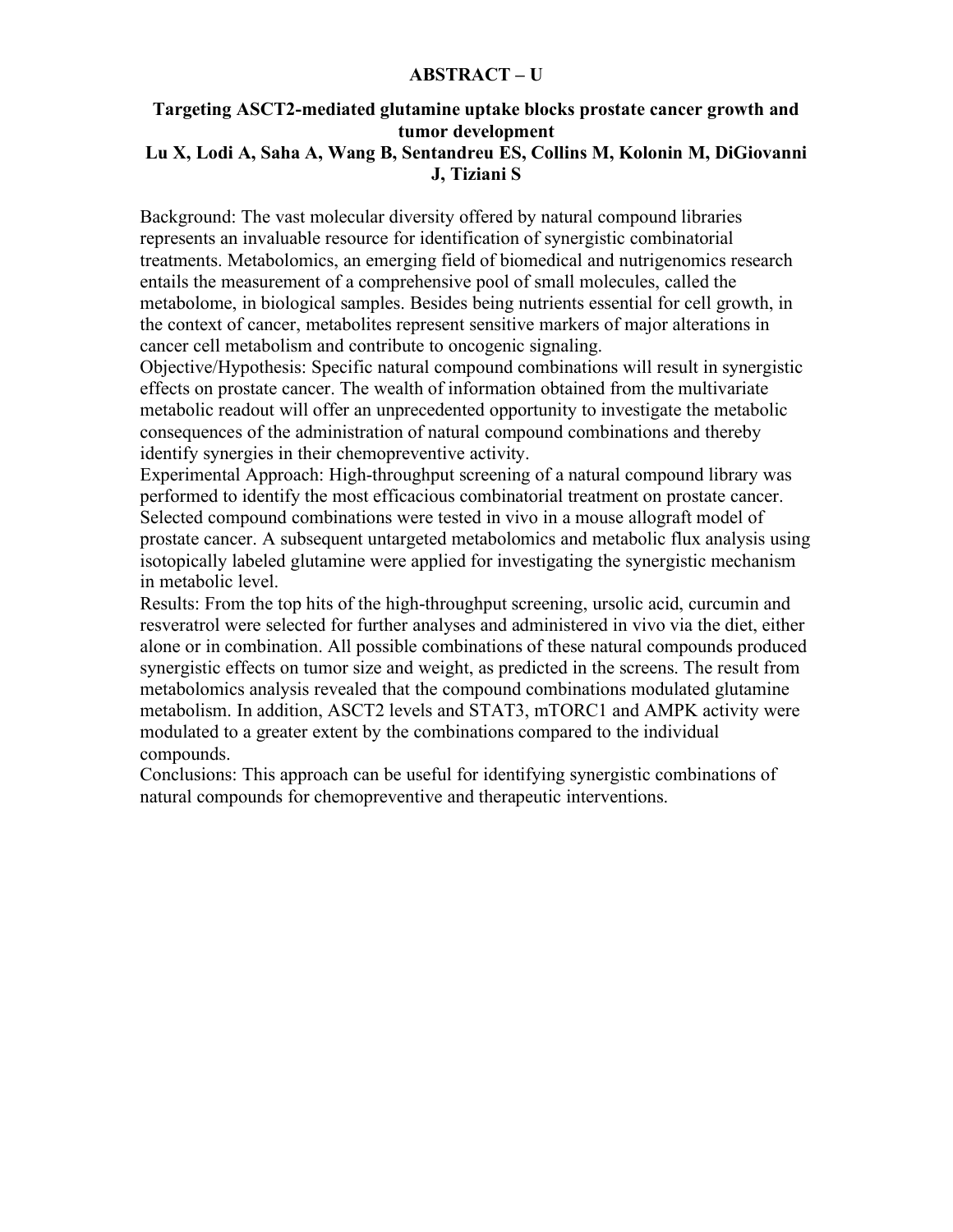#### **ABSTRACT – UA**

Obesity-Induced Enrichment of Stem-like Cells in the Breast Tumor Microenvironment Elizabeth Eichman, Christopher Hsu, Brittany Harlow, Anna Hayden, Duan Quach, Gloria Galván, Andrew Brenner,\* Chris Jolly, Linda deGraffenried The University of Texas at Austin \* UT Health Science Center at San Antonio

**Background**: Several studies have shown that obesity plays a role in inducing a "stemlike" phenotype. Preliminary data from the deGraffenried lab suggest a "reprogramming" occurs, although the exact mechanism through which this occurs is unclear. This reprogramming coincides with transformation of well differentiated cells to a dedifferentiated stem-like phenotype in a process termed epithelial mesenchymal transition (EMT). In addition, earlier studies have shown that exposure to obese sera in both MCF-7 and T47D cells increases expression of TWIST and SNAIL, both known EMT transcription factors with a potential role in stem-cell reprogramming. **Hypothesis**: We hypothesize that several factors associated with obesity induce disease progression in breast epithelial cells through epigenetic reprogramming, including interleukin-6 (IL-6), insulin-like growth factor-1 (IGF-1), and leptin. **Experimental approach**: The factors in obese sera that induce a stem-cell reprogramming will be investigated using well-differentiated luminal A cells. Quantitative polymerase chain reaction (qPCR) will be used to measure expression levels of factors known to be associated with stem-cell and EMT programming, while flow cytometry will be used to investigate cell surface markers associated with stem-like cells. **Results and Conclusions:** Flow cytometry was optimized using MDA-MB-231 cells treated with 50ng/uL IL-6 for 10 days, yielding a positive stem-like control. As revealed by gene expression analyses, obese conditions increased expression of Snail and Twist in MCF-7 cells by two-fold and five-fold, respectively, compared to lean sera. The effect was at least partially reversed by neutralization of IL-6 in the obese sera, which reduced Snail and Twist expression by about 50%. Additionally, addition of recombinant IL-6 to lean sera increased Snail and Twist expression by approximately 30% and 200%, respectively. These preliminary findings indicate that obese conditions may induce a stem-like phenotype in well-differentiated luminal A breast cancer cells. This study will ultimately help identify therapeutic targets to improve survival in the obese patient population.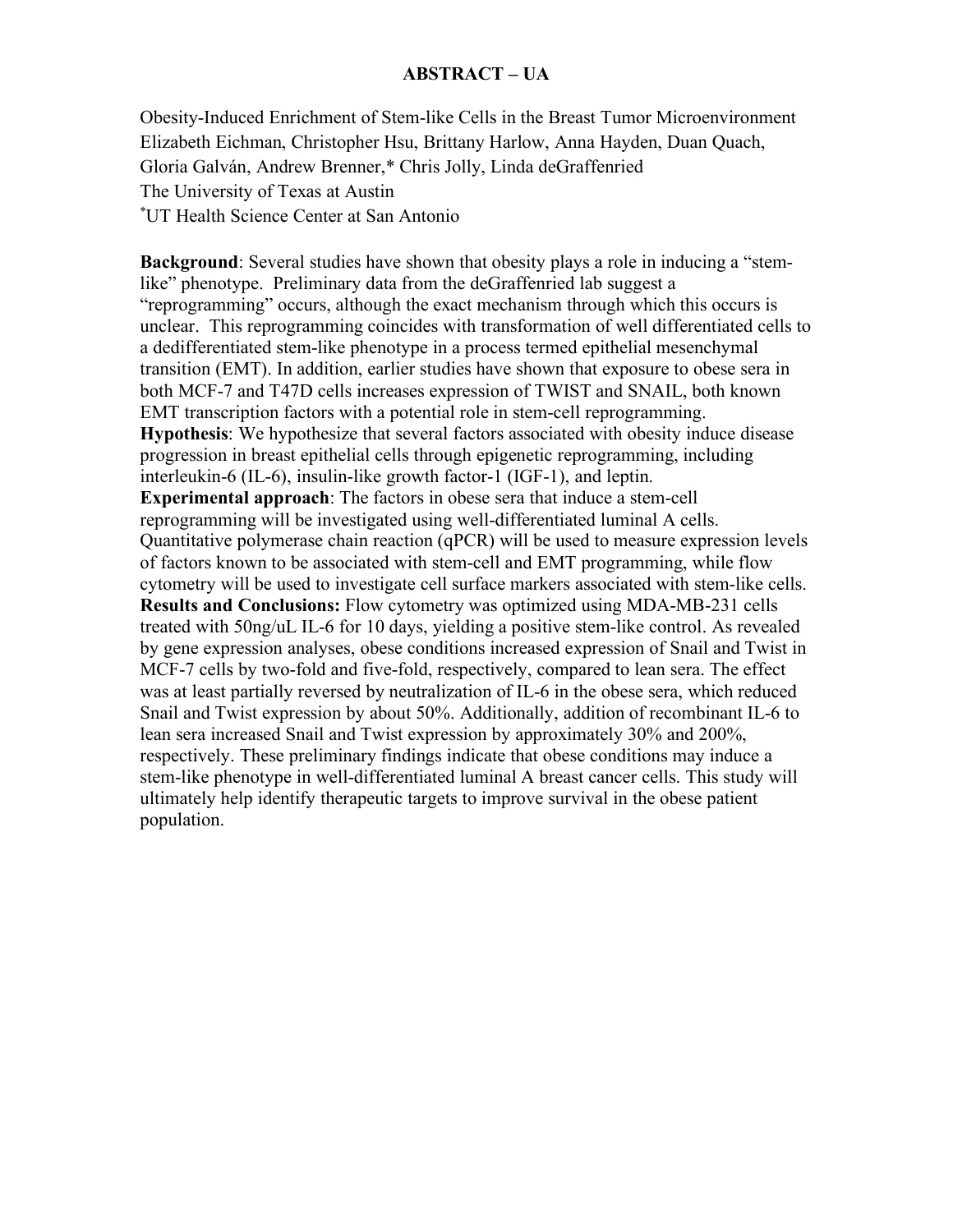#### **Modulation of FASN under Obese Conditions in the Breast Tumor Microenvironment**

Ali Oberman1 and Irene (Kyurim) Kim1, Tommy Pham2, Christopher Jolly1, David Cavazos2, Andrew Brenner2, Alejandra De Angulo1, Linda deGraffenried1

1 The University of Texas at Austin

2 The UT Health Science Center at San Antonio

Introduction: Obesity promotes a worse breast cancer prognosis in pre- and postmenopausal women, in part through alteration of metabolism in cells of the breast tumor microenvironment. At the same time, cancer cells often demonstrate changes in fatty acid utilization, including changes in expression and activity of fatty acid synthase (FASN). This enzyme may impact tumor growth and behavior through modulation of beta-oxidation and plasma membrane signaling, among other processes. Previous studies in our laboratory have demonstrated that exposure to obese conditions induces significant changes in breast cancer cell proliferation and that obesity modulates activity of other breast tumor cells, including preadipocytes. *We hypothesize that obesity induces breast cancer proliferation through modulation of FASN.* Our studies will help determine whether FASN represents a viable target to limit obesity-induced breast cancer progression.

**Methods:** FASN has been shown to promote cancer cell proliferation through generation of fatty acid precursors required for cell proliferation, membrane fluidity, and oncogenic signaling pathways. To determine if modulation of FASN is an important mechanism by which obesity promotes disease progression, MCF-7 and T47D breast cancer cells and human adipose stromal cells (ASC) were exposed to 2% sera from obese postmenopausal women or 2% sera from non-obese (control) women and the FASN inhibitor TVB-3166. Changes in gene expression patterns, viability, and survival were determined using qPCR, MTT, and colony formation assays, respectively.

**Results**: Exposure to the obese sera resulted in increased expression of FASN in MCF-7 and T47D breast cancer cell lines. Preliminary results also demonstrate that the FASN inhibitor hindered obesity-induced breast cancer cell viability and survival.

**Conclusions**: Our findings indicate that obesity promotes upregulation of FASN in MCF-7 and T47D breast cancer cells and that using a FASN inhibitor limits cancer cell proliferation. The results of these studies will provide a better understanding of the mechanism by which obesity promotes a more aggressive breast cancer. These data also suggest that FASN inhibitors may serve as novel therapeutics for treatment of breast cancer in the obese patient population.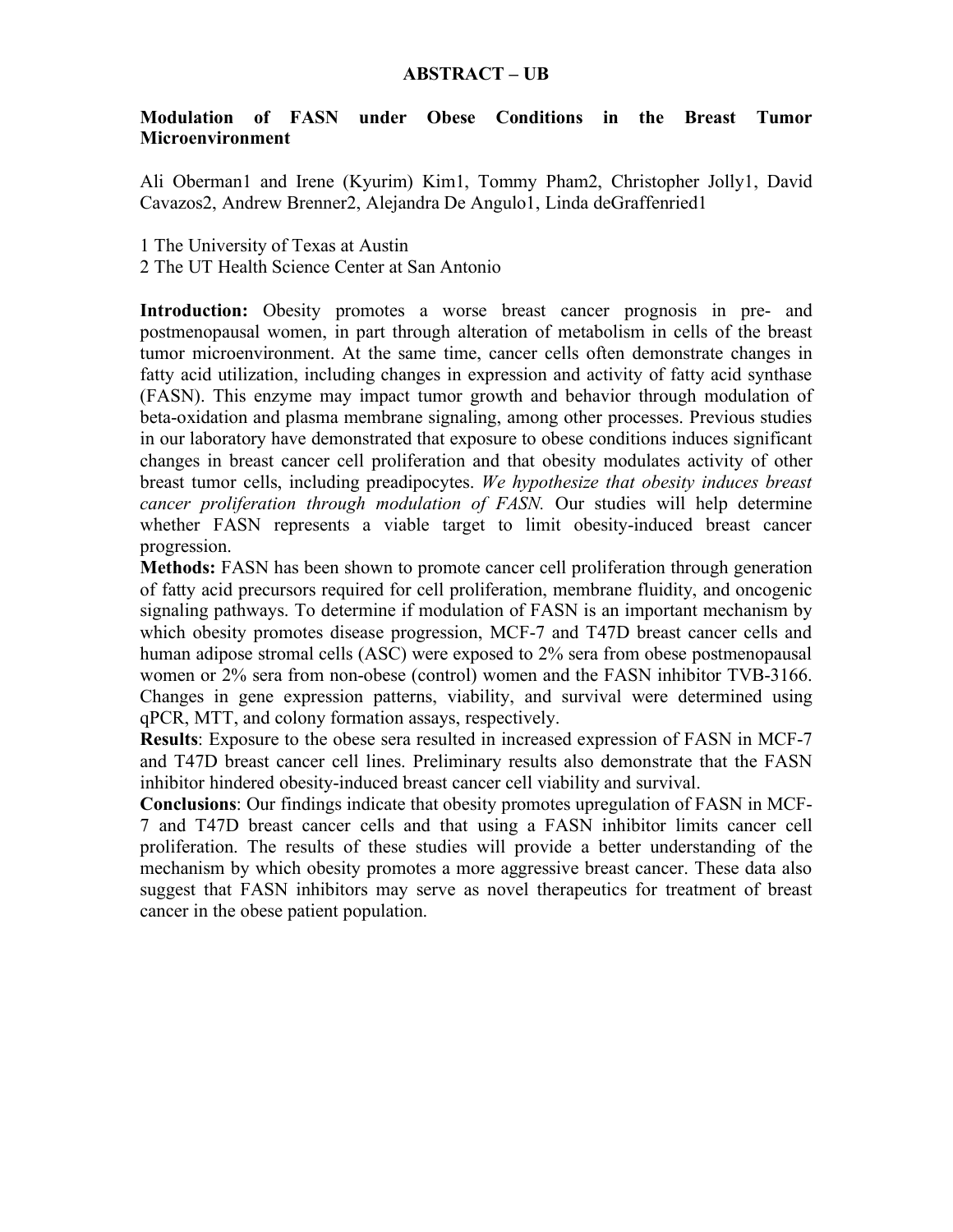#### **ABSTRACT – UC**

#### **Obesity Induced T-cell Dysfunction Promotes Prostate Cancer Progression**

#### **Peyton Travis, Alejandra De Angulo, Gloria C. Galván, Linda A. deGraffenried**

Background: Obese men are at a higher risk for aggressive forms of prostate cancer. Obesity has been associated with low-grade chronic inflammation and metabolic dysregulation. Immune cells from obese subjects may have a role in prostate cancer aggressiveness by secreting disease promoting factors, such as the pro-inflammatory cytokine interleukin-6 (IL-6).

Objective/Hypothesis: We propose to test the hypothesis that obesity-modified CD4+ Tcells promote a more aggressive phenotype in prostate cancer cells.

Experimental Approach: Mimicking the prostate tumor environment, an in vitro model consisting of prostate cancer epithelial cells, macrophages, and sera from obese and nonobese men was used to assess the impact of obesity-induced paracrine signaling on T-cell dysregulation and understand the mechanism by which this occurs in the prostate cancer microenvironment. Splenic T-cells were isolated from mice and stimulated with anti CD3 and CD28. qPCR was used to measure IFNγ, IL-6, IL-2, and IL-10 expression in T-cells exposed to obese or non-obese macrophage conditioned media (CM). To determine if obese conditions modify the impact of T-cell dysfunction on prostate cancer cell signal transduction pathways, western blot analysis was used to evaluate the modulation of STAT3 and qPCR was used to measure STAT3 target genes related to prostate cancer progression in prostate cancer cells exposed to obese or non-obese T-cell CM. Invasion chambers were used to determine if obesity-modified T-cell CM impacts the invasive capacity of prostate cancer cells.

Results: Obese conditions suppressed the expression of IFNγ and IL-2 in T-cells, but upregulated the expression of IL-6 and IL-10. Prostate cancer cells exposed to obese T-cell conditions induced more phosphorylation of STAT3, decreased expression of E-cadherin, increased expression of Snail1, MMP-9, Twist, FN-1, and Vimentin, and showed a higher invasive capacity.

Conclusions: These data suggest that obese conditions may induce T-cell dysregulation, contributing to tumor growth and metastasis associated with prostate cancer in obese patients. A better understanding of the link between obesity, T-cell dysregulation, and prostate cancer progression will provide new avenues for treating prostate cancer in the obese population.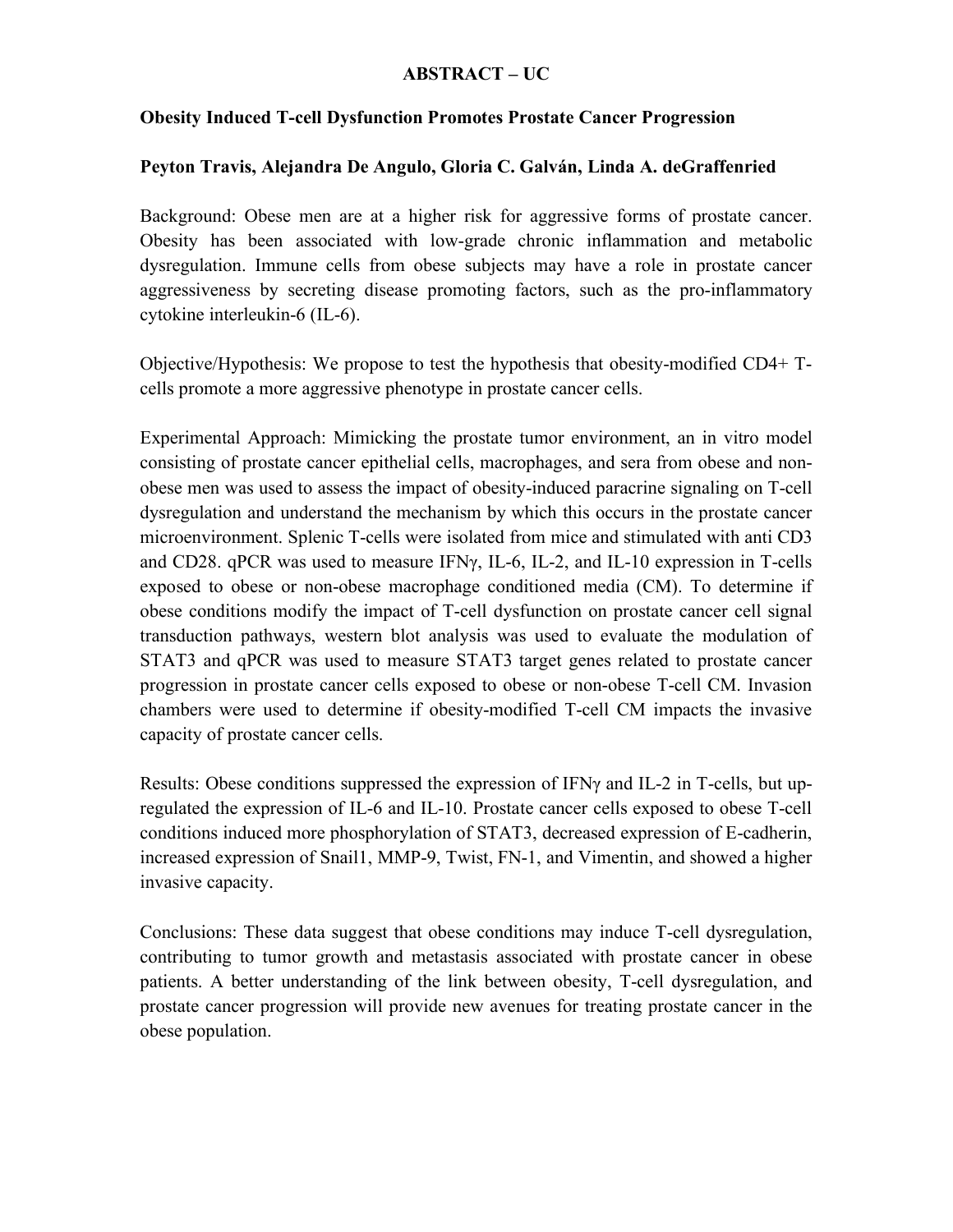#### **ABSTRACT – UD**

#### **Obesity Increases COX-2-Induced PGE2 Production in an AMPK-dependent Manner Emily Equitz**

**Background:** Obesity is associated with a worse prognosis of breast cancer due to increased endocrine activity of adipose tissue. This is in part due to increased cyclooxygenase-2 (COX-2)-induced proinflammatory eicosanoid prostaglandin E2 (PGE2). Obesity decreases AMP-activated protein kinase (AMPK) phosphorylation, possibly due to increased circulating levels of leptin that decrease AMPK activity. Metformin is a drug used to treat Type 2 Diabetes but has also showed anticancer effects. The mechanism of action is unknown, but it is suggested to activate liver kinase B1 (LKB1) or decrease AMP levels which in turn activates AMPK.

**Objective/Hypothesis:** This project seeks to examine the role of obesity-related factors such as leptin in upregulating PGE2 production and promoting growth of estrogen receptor-positive (ER+) breast cancer. I hypothesize that obese conditions will increase PGE2 production through decreased activation of AMPK, which would otherwise suppress the COX-2 enzyme. Metformin in addition to hormone therapy is hypothesized to decrease COX-2-mediated PGE2 production in obese conditions.

**Experimental Approach:** I aim to determine if obese conditions modulate COX-2 in an AMPK-dependent manner. Preliminary data were collected to demonstrate the decreased phosphorylation of AMPK in ER+ breast cancer cells treated with 2% obese sera (BMI>30kg/m<sup>2</sup>) relative to cells treated with 2% lean sera (BMI<25kg/m<sup>2</sup>) through Western Blot analysis. I aim to silence AMPK using siRNA in obese-conditioned media to examine the impact on COX-2 expression. COX-2-mediated PGE2 production in macrophages after treatment with metformin will be measured by enzyme-linked immunosorbent assays.

**Expected Results:** Western blot analyses demonstrate decreased phosphorylation of AMPK in obese conditions compared to lean. The obese condition is expected to show increased COX-2 expression relative to lean conditions when AMPK is silenced. Metformin is expected to decrease COX-2-induced PGE2 production by activating AMPK.

**Conclusions:** Results from this study will confirm the prognostic value of COX-2 and have the potential to unveil new therapeutic targets in the process of breast tumorigenesis.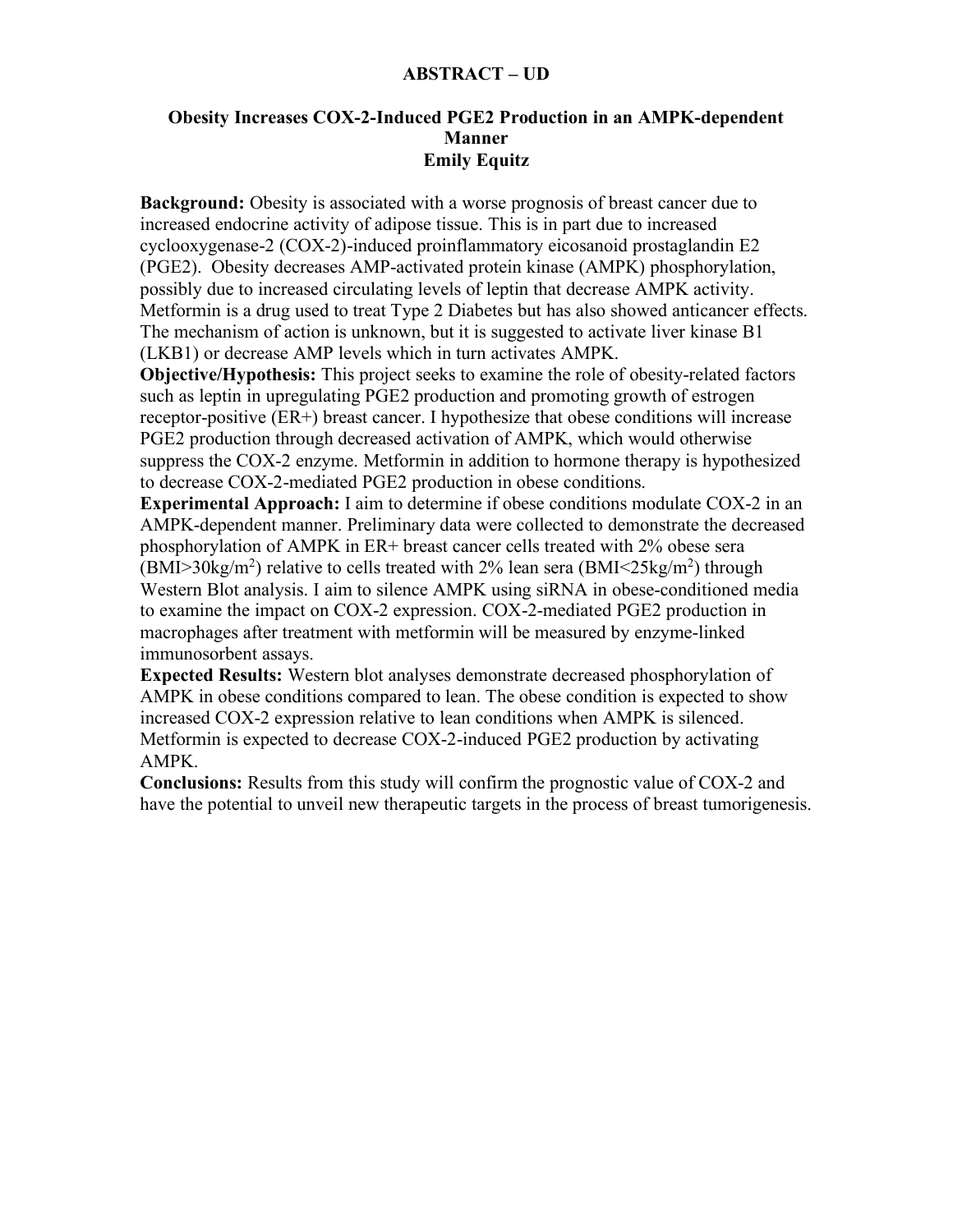#### **ABSTRACT – UE**

#### **The Effect of the Ratio of Omega-6 to Omega-3 Fatty Acids on Breast Cancer Phenotype in the Obese Environment Laura Winikka, Duan Quach, Lucy Lengfelder, Brittany Harlow, Gloria Galvan, Alejandra deAngulo, Christopher Jolly, Andrew Brenner, and Linda deGraffenried**

Background: Studies have shown that obesity is associated with a worse breast cancer prognosis. Recent data from published *in vitro* and retrospective studies suggests that this phenomenon may occur because the obese state promotes a more aggressive cancer phenotype through the cyclooxygenase (COX-2) pathway and its production of prostaglandin E2 (PGE2). The metabolization of omega-3 fatty acids decreases the production of PGE2, which has been shown to have potential benefit to cancer patients by reducing aromatase activity and therefore estradiol production. Objective/Hypothesis: A previous clinical trial showed mixed results in the effect of omega-3 PUFA (polyunsaturated fatty acid) supplements on PGE2 production in postmenopausal obese women. This led to the hypothesis that *the ratio of omega-3 to omega-6 PUFAs have differential effects on cell types within the tumor microenvironment, impacting cancer cell phenotype.* 

Experimental Approach: In vitro experiments will be performed to investigate the mechanism of the effect of omega-6 and omega-3 fatty acids and PGE2 on the breast cancer tumor microenvironment. Conditioned media from macrophages will be generated by treating for 24 hours with omega-6 *(arachidonic acid (AA)*) to omega-

3 (*eicosapentaenoic acid (EPA*) and *docosahexaenoic acid (DHA)*) fatty acid ratios of either 46:1 or 10:1, and obese or lean sera from post-menopausal females. The cells will be serum-starved for 24 hours, and this media will be collected and used as treatment for prea-dipocytes. Aromatase expression in these pre-adipocytes will be quantified using qPCR.

Results/Conclusions: The increased macrophage PGE2 production resulting from treatment with higher ratios of omega-6 and omega-3 PUFAs may increase aromatase activity in pre-adipocytes, potentially leading to a more aggressive tumor. By investigating this mechanism, it may be possible to define an ideal ratio of omega-6 to omega-3 PUFAs that could limit the effects of chronic inflammation in the obese state on the aggressiveness of breast cancer.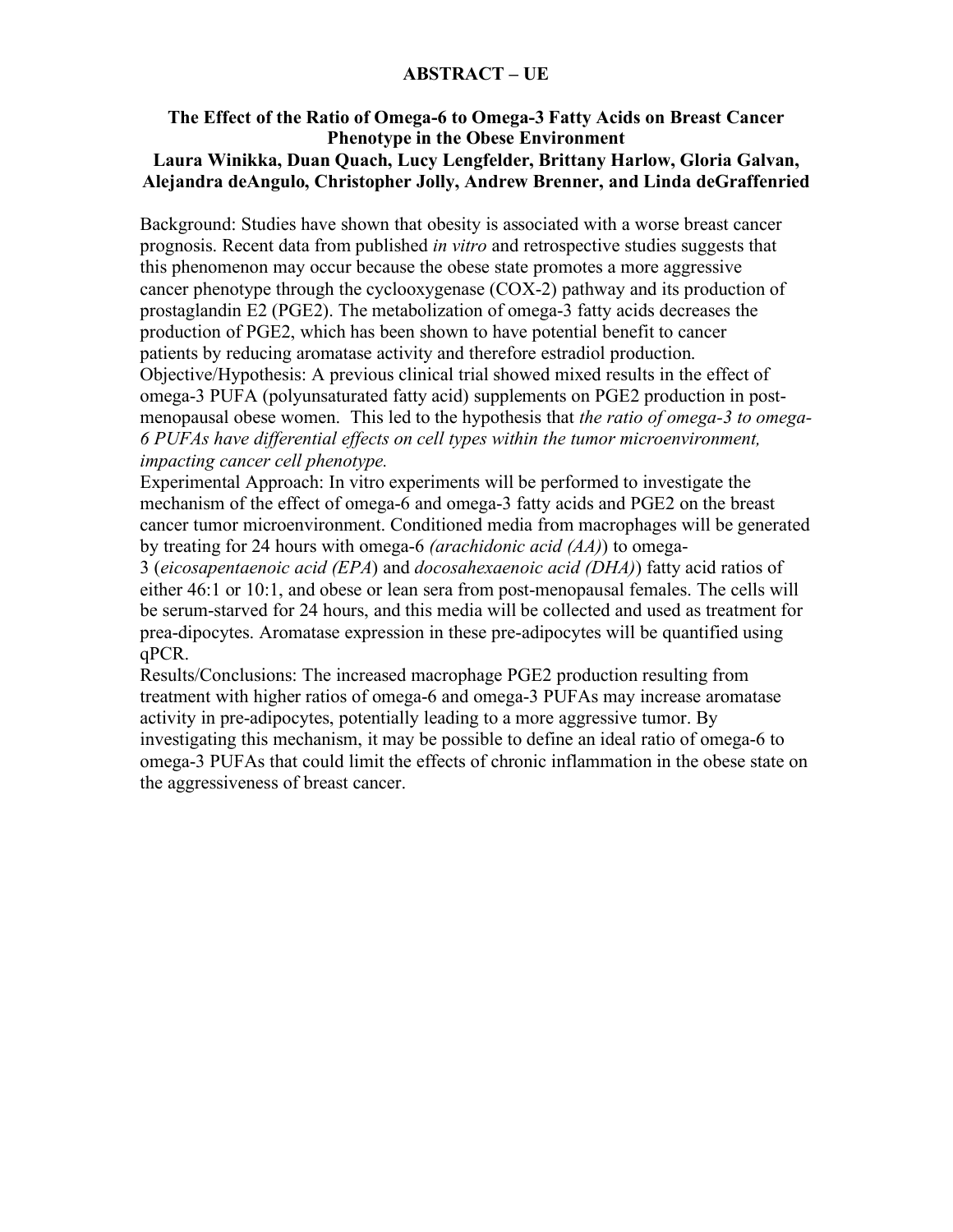#### **ABSTRACT – UF**

#### Association of Physical Activity with the Prevalence of Prediabetes in Low-Income 3rd-5th Graders **McFarland CB, Vandyousefi S, Asigbee FM, Davis JN**

**Background:** Prediabetes is defined as having higher than normal levels of fasting plasma glucose (FPG), OGTT 2-hour blood glucose, hemoglobin A1c, or a combination of these. Early onset of prediabetes during childhood increases risk of type 2 diabetes mellitus (T2D) and cardiovascular disease later in life. Once considered "adult-onset diabetes", T2D is becoming prevalent in children and adolescents, especially in the United States. Over 30% of Hispanic adolescents with overweight/obesity have been shown to have prediabetes. Evidence suggests that physical fitness and physical activity may influence childhood metabolic risk. However, few studies have examined the association of physical activity with prediabetes rates in younger children.

**Objective/Hypothesis:** This study aims to assess physical activity in relation to the prevalence of prediabetes in low-income, primarily Hispanic, children. We hypothesized that higher physical activity will be associated with decreased prediabetes risk in children.

**Experimental Approach:** Baseline data will be analyzed from waves 1, 2, and 3 of TX Sprouts, a school-based gardening, cooking, and nutrition cluster randomized controlled trial with around 2,600 3rd-5th grade, primarily Hispanic, students. Of the 2,600 students, approximately 40% (n=1,040) of children participated in the blood draws. The following measures were collected at each wave: weight, height, waist circumference, FPG, and physical activity via child questionnaire. For this analysis, the American Diabetes Association standard definition of prediabetes will be used. ANCOVA and logistic regression will be used to evaluate the association of physical activity with prediabetes rates with child age, sex, BMI, ethnicity, and parent education as covariates. Data will be analyzed using SPSS (version 24).

**Future Implications:** Understanding the impact of physical activity on prediabetes rates in Hispanic children will provide valuable information to aid in clinical screening practices for children and in developing future interventions targeting prediabetes.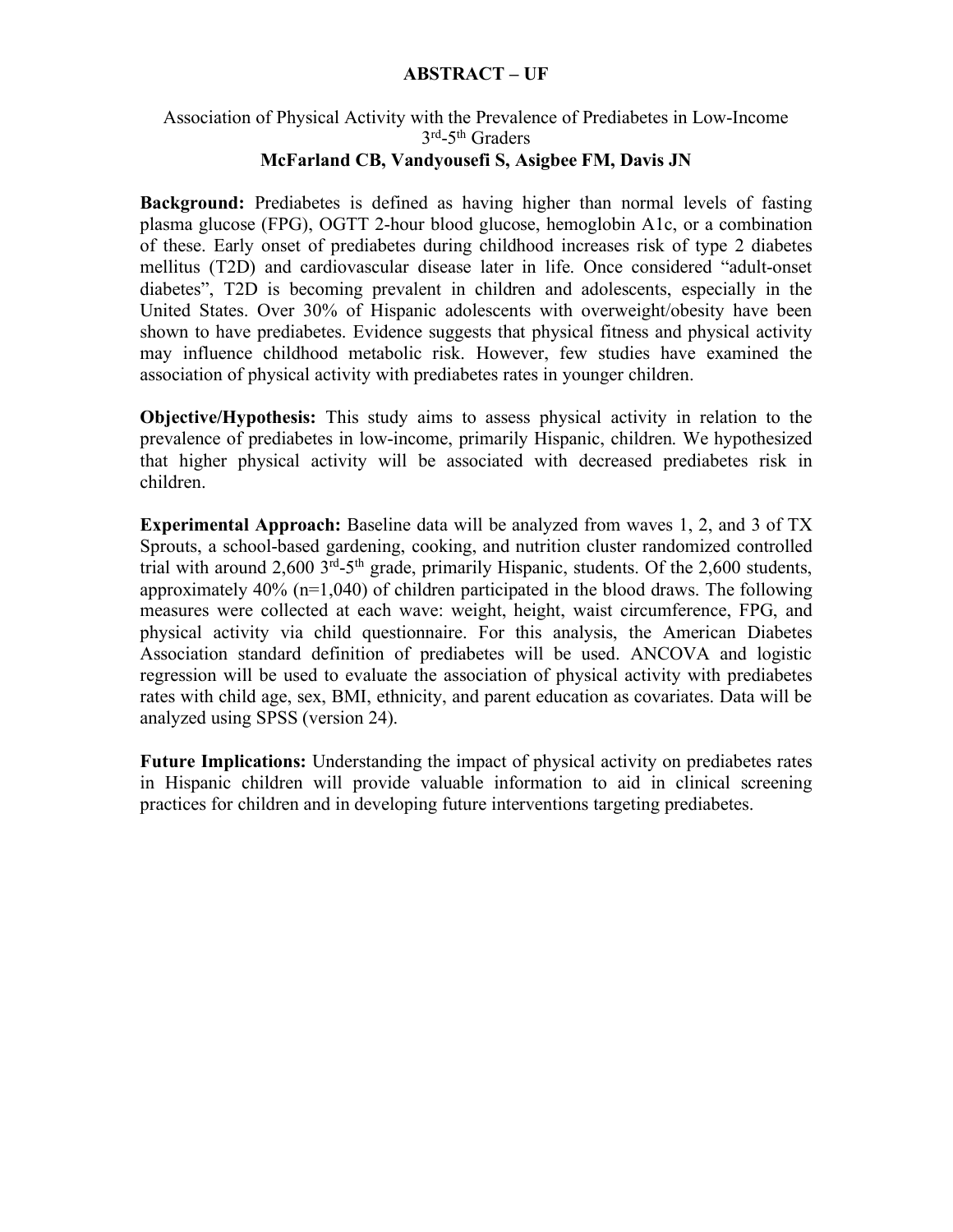#### **ABSTRACT – UG**

#### **The Association between Screen Time and Prediabetes Rates in Primarily Lowincome Hispanic Children**

Maalini Bommakanti, Reem Ghaddar, Fiona Asigbee, Dr. Jaimie N Davis

**Background:** Prediabetes is a condition in which blood glucose levels are elevated, leading to an increased risk of type 2 diabetes (T2D). Prediabetes can be indicated by a glycated hemoglobin (HbA1c) level of 5.7% to 6.4% or a fasting plasma glucose (FPG) level of 100-125 mg/dL. In a study of 2606 adolescents (12-19 y), 17.7% had prediabetes, with higher prevalence in Hispanic participants compared to non-Hispanic Whites. Increased screen time is associated with T2D risk in adults. Television viewing is the most common form of sedentary behavior in industrialized countries and is associated with unhealthy eating in both adults and children. Limited research examines screen time of Hispanic children and prediabetes/diabetes.

**Objectives:** The purpose of this study is to examine the association between screen time and prediabetes rates in primarily Hispanic youth (7-11 y). It is hypothesized that there is a positive association between the two.

**Methods:** Baseline data from TX Sprouts waves 1, 2 and 3 will be analyzed. Sixteen elementary schools ( $\geq$  50% Hispanic,  $\geq$  participating in the National School Lunch Program) were randomly assigned to a school year-long nutrition, gardening, and cooking intervention or to a control group (delayed intervention). Eighteen weekly gardening and nutrition lessons were taught to  $3<sup>rd</sup> - 5<sup>th</sup>$  graders during school hours. Data collected at baseline included age, sex, grade, and hours of screen time (via survey), height, weight, BMI percentile, waist circumference, and blood pressure (measured by trained staff), and FPG and HbA1c (optional fasting blood draw). Data will be analyzed using SPSS (version 24). Linear regression analysis will be used to examine associations between screen time and FPG as well as HbA1c in waves 2 and 3. A priori covariates include: age, sex, and BMI percentile.

#### **Implications:**

These findings will inform public health messages targeting reductions in screen time for children.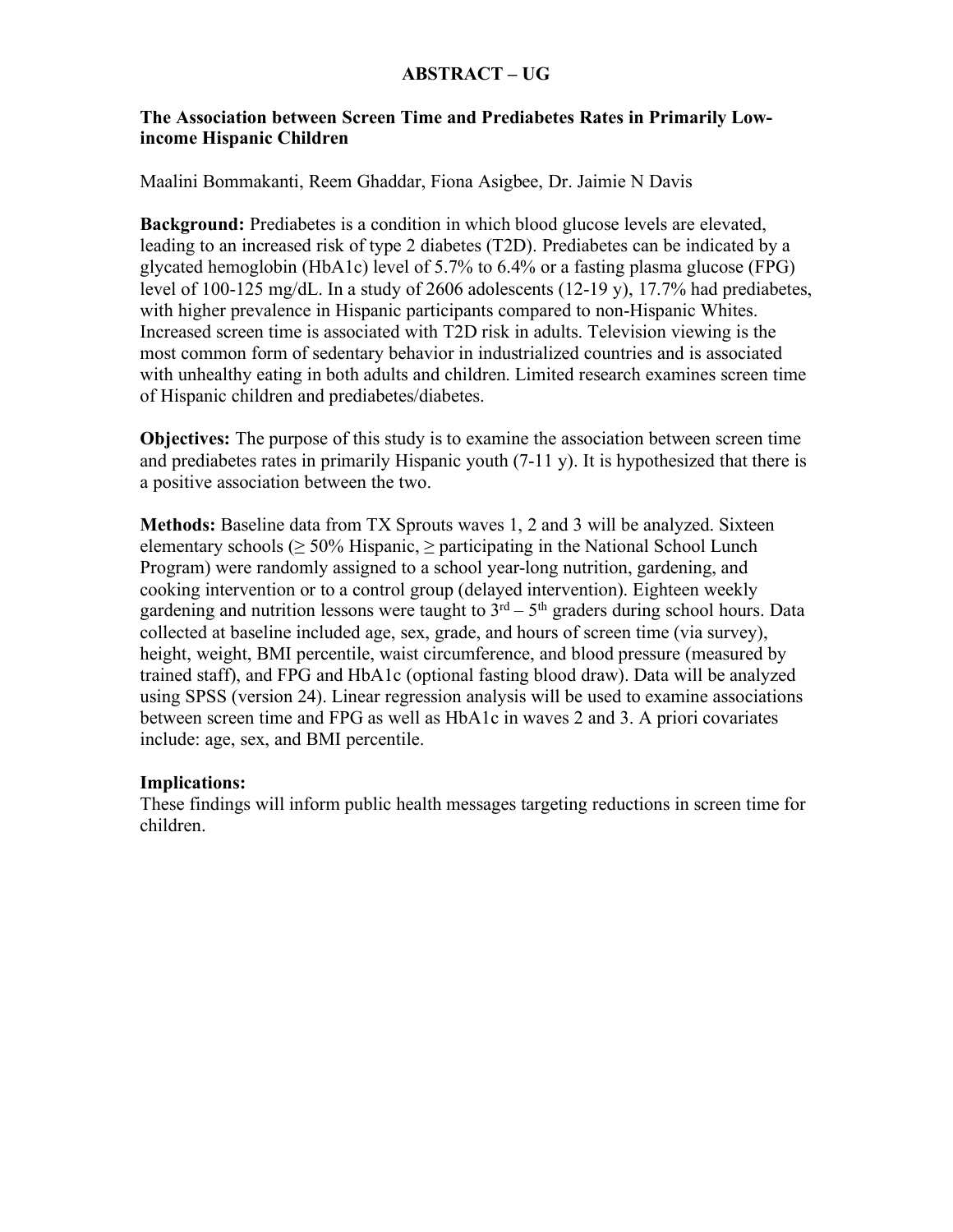#### **ABSTRACT – UH**

#### Relationship Between National School Breakfast Program Participation and Breakfast Consumption **Julienne Calamlam** August 6th, 2018

**Background:** The National School Breakfast Program (SBP) is a federal meal assistance program provided in public or non-profit private schools that provides breakfast at a reduced or no cost. The SBP gives children from low-income families access to breakfast at least five days of the week; however, few studies have examined the connection between SBP participation and breakfast consumption.

**Objectives:** The purpose of this study is to assess the impact of participation in the SBP on the frequency of breakfast consumption in elementary school children. It is hypothesized that there will be a positive correlation between SBP participation and breakfast consumption.

**Methods:** Data from baseline TX Sprouts waves 1, 2, and 3 will be used for this analysis. TX Sprouts is a large school-based nutrition, gardening, and cooking randomized controlled trial including approximately 2,500 low-income, primarily Hispanic, 3rd-5th grade students from 16 schools in central Texas. All ethnicities/races will be included in analyses. Breakfast consumption will be determined using data from the TX Sprouts Child Questionnaire, and SBP participation will be evaluated based on student information. Data will be analyzed using SPSS (version 24), p< 0.05. Chi-square analyses will be performed to assess differences in weekly breakfast consumption frequency across SBP participation status.

**Implications:** Understanding the influence of SBP on the frequency of breakfast consumption in young children will provide valuable information to support the continuation of federal school-based nutrition programs.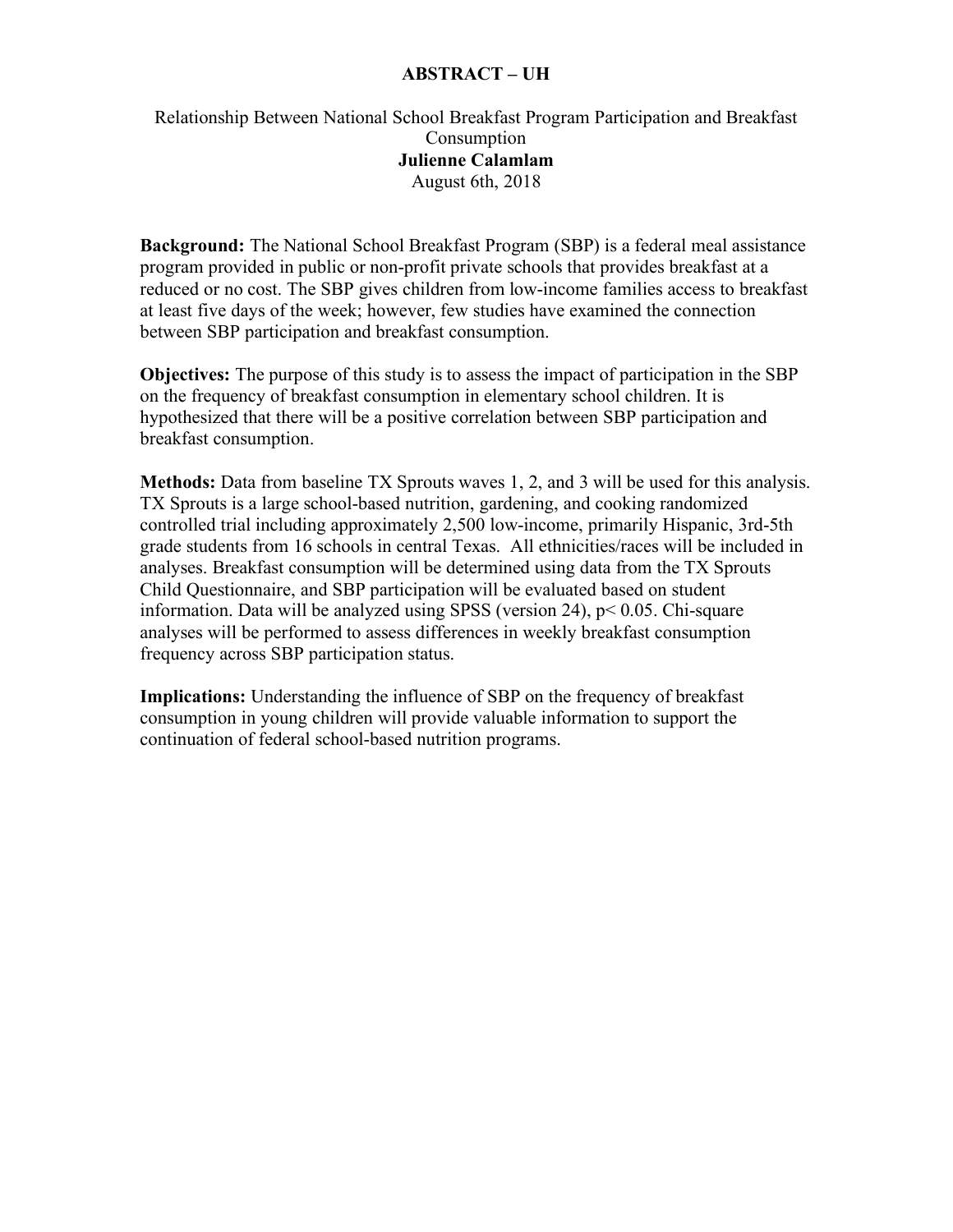#### **ABSTRACT – UI**

#### **Identification of Synergistic Combinatorial Treatment with Cyst(e)inase and Cancer Library in AML Lavender Hackman, Meghan Collins, Stefano Tiziani**

**Background:** Acute myeloid leukemia (AML) is a cancer of the blood and bone marrow. AML causes the bone marrow to produce irregular white blood cells that impair immune function and interferes with the bone marrow's ability to produce normal red blood cells and platelets. Chemotherapy is the current standard of care for AML, however, the effects cause widespread and untargeted cell death. For this reason, less toxic treatment alternatives that can decrease the quantity of chemotherapy required to treat AML are needed.

L-cysteine is an amino acid that the body uses for cell proliferation and protein synthesis and is a precursor for the synthesis of glutathione, an important antioxidant. Cyst(e)inase is an enzyme that depletes serum cystine and effectively prevents tumor growth in various cancers by starving the cells of L-cysteine and preventing antioxidant synthesis which leads to an accumulation of ROS and subsequent cell death.

**Objective/Hypothesis:** The objective of this project was to identify and isolate drugs from the Selleck Cambridge Cancer Compound Library that act synergistically with cyst(e)inase to selectively target AML cells.

**Experimental Approach:** High-throughput screening techniques were employed to assess and compare the viability of stromal and AML human cell lines after treatment with cyst(e)inase in combination with a library of 290 drugs from the Selleck Cambridge Cancer Compound Library. The treatments from the library were examined for synergistic effects with cyst(e)inase in their ability to inhibit the cell growth of AML while having negligible effects on normal cells.

**Results/Conclusions:** Nine drugs were identified using the Bliss independence model for their ability to inhibit cancer cell growth in combination with cyst(e)inase while minimally impacting normal cell growth. The metabolic response induced by these drugs will be further evaluated between the cell lines via untargeted metabolomic analyses such as nuclear magnetic resonance and mass spectrometry.